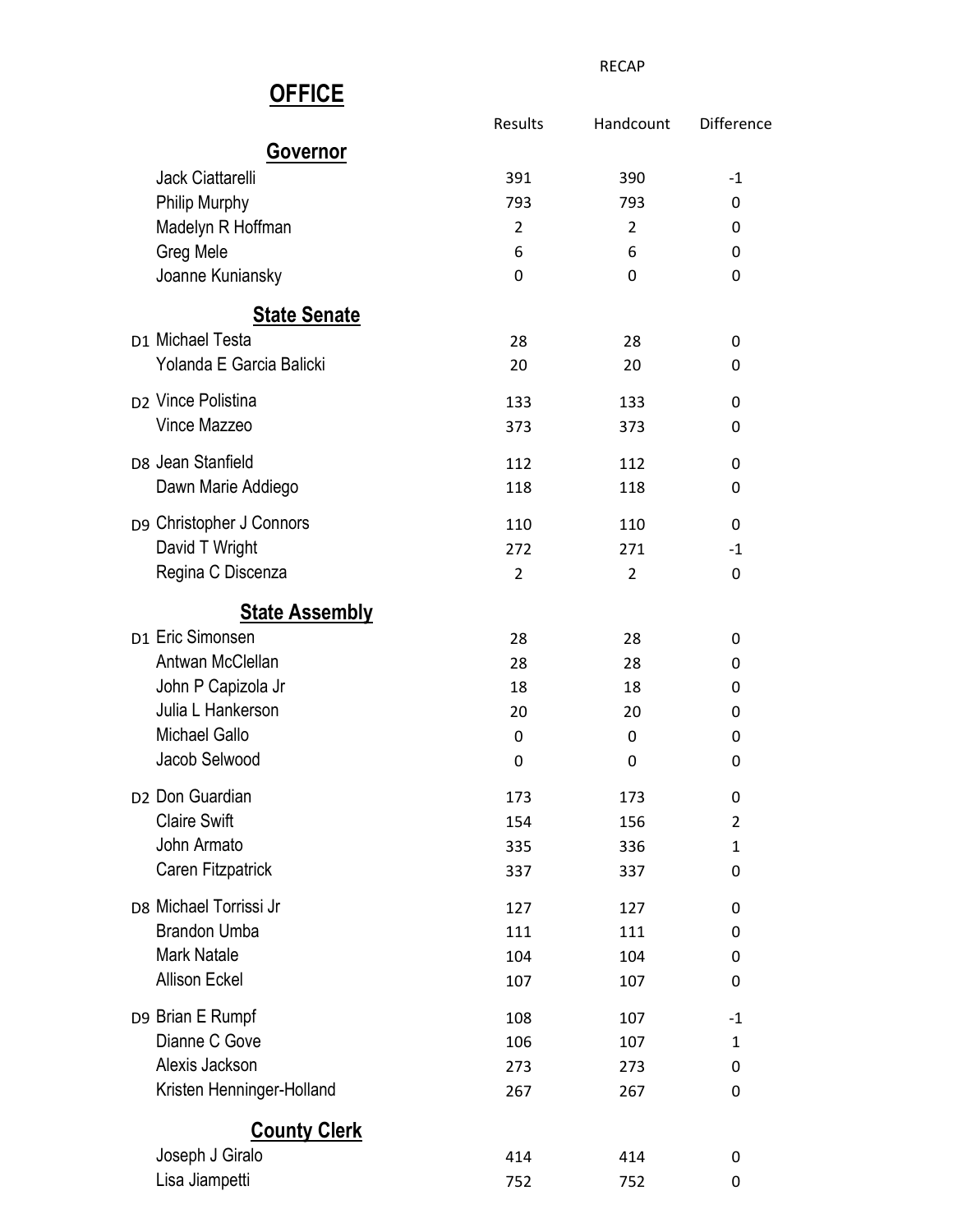| <b>Corbin City Council</b>                 |          | <b>Batch A-0060</b>                  |        |
|--------------------------------------------|----------|--------------------------------------|--------|
| Laverne Kirn                               | 12       | 12                                   | 0      |
| Nikki M Nichols                            | 10       | 10                                   | 0      |
|                                            |          |                                      |        |
| <b>Estell Manor Council</b>                |          | <b>Batch A - 0113</b>                |        |
| <b>Christine Masker</b>                    | 20       | 20                                   | 0      |
| <b>Atlantic City Council at Large</b>      |          | Batches A - 0048 and D - 0006        |        |
| Maria Lacca                                | 7        | 7                                    | 0      |
| Rizwan Khan Malik                          | 13       | 13                                   | 0      |
| Matthew James Diullio-Jusino               | 8        | 8                                    | 0      |
| Stephanie Marshall                         | 23       | 23                                   | 0      |
| George Tibbitt                             | 20       | 20                                   | 0      |
| <b>Bruce E Weekes</b>                      | 21       | 22                                   | 1      |
| <b>Egg Harbor City Council</b>             |          | Batch D - 0017                       |        |
| <b>Robin Sefton</b>                        | 8        | 8                                    | 0      |
| Ingrid E Nieves-Clark                      | 8        | 8                                    | 0      |
| Joseph Ricci Jr                            | 8        | 8                                    | 0      |
| Yvonne Flyn                                | 4        | 4                                    | 0      |
| Kim Hesse                                  | 3        | 3                                    | 0      |
| Eladia Rivera                              | 3        | 3                                    | 0      |
| <b>Egg Harbor Twp Committee</b>            |          | Batch B - 0001                       |        |
| Ray R Ellis Jr                             | 68       | 68                                   | 0      |
| Joseph "Tokyo" O'Donoghue                  | 65       | 65                                   | 0      |
| James "Bear" Pesce                         | 126      | 126                                  | 0      |
| Shawn M O'Brien                            | 124      | 124                                  | 0      |
|                                            |          |                                      |        |
| <b>Hammonton Council</b>                   |          | Batches B - 0015 and HAMM - 034      |        |
| Anthony Rizzotte<br>Rocco "Rick" Fichetola | 91<br>79 | 91<br>79                             | 0<br>0 |
| Anthony "Tony" Penza                       | 77       | 77                                   | 0      |
| <b>Tom Gribbin</b>                         | 146      | 146                                  | 0      |
| Jonathan Oliva                             | 136      | 136                                  | 0      |
| Ed Wuillerman                              | 132      | 132                                  | 0      |
|                                            |          |                                      |        |
| <b>Galloway Council</b>                    |          | <b>Batches A - 0051 and B - 0008</b> |        |
| RJ Amato III                               | 111      | 110                                  | $-1$   |
| <b>Tom Bassford</b>                        | 114      | 114                                  | 0      |
| Clifton Sudler Jr                          | 108      | 108                                  | 0      |
| Muhammad Umar                              | 95       | 95                                   | 0      |
| Jim Gorman                                 | 272      | 272                                  | 0      |
| Mary Crawford                              | 270      | 270                                  | 0      |
| Ken Kachnic                                | 256      | 257                                  | 1      |
| Sherri Parmenter                           | 271      | 271                                  | 0      |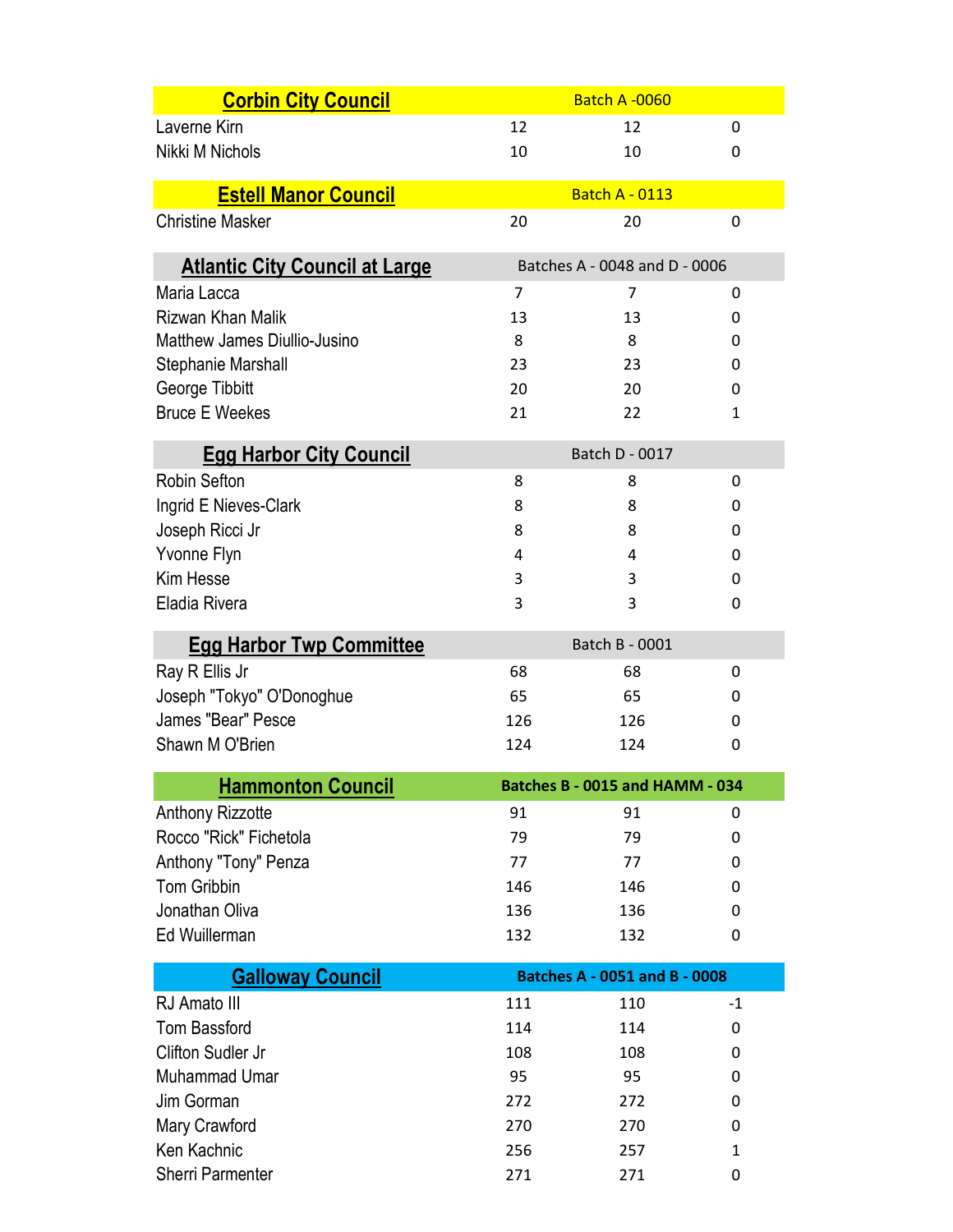| <u>UL IVL</u>              |                |              |                   |
|----------------------------|----------------|--------------|-------------------|
|                            | <b>Results</b> | Handcount    | <b>Difference</b> |
| <b>Governor</b>            |                |              |                   |
| Jack Ciattarelli           | 8              | 8            | 0                 |
| Philip Murphy              | 14             | 14           | 0                 |
| Madelyn R Hoffman          | 0              | 0            | 0                 |
| Greg Mele                  | $\Omega$       | $\Omega$     | 0                 |
| Joanne Kuniansky           | 0              | $\mathbf{0}$ | 0                 |
| <b>State Senate</b>        |                |              |                   |
| D1 Michael Testa           | 8              | 8            | 0                 |
| Yolanda E Garcia Balicki   | 14             | 14           | 0                 |
| <b>State Assembly</b>      |                |              |                   |
| D1 Eric Simonsen           | 8              | 8            | 0                 |
| Antwan McClellan           | 8              | 8            | 0                 |
| John P Capizola Jr         | 13             | 13           | $\Omega$          |
| Julia L Hankerson          | 14             | 14           | 0                 |
| <b>Michael Gallo</b>       | 0              | $\mathbf{0}$ | 0                 |
| Jacob Selwood              | 0              | $\mathbf{0}$ | 0                 |
| <b>County Clerk</b>        |                |              |                   |
| Joseph J Giralo            | 9              | 9            | 0                 |
| Lisa Jiampetti             | 13             | 13           | 0                 |
| <b>Corbin City Council</b> |                |              |                   |
| Laverne Kirn               | 12             | 12           | 0                 |
| Nikki M Nichols            | 10             | 10           | 0                 |
|                            |                |              |                   |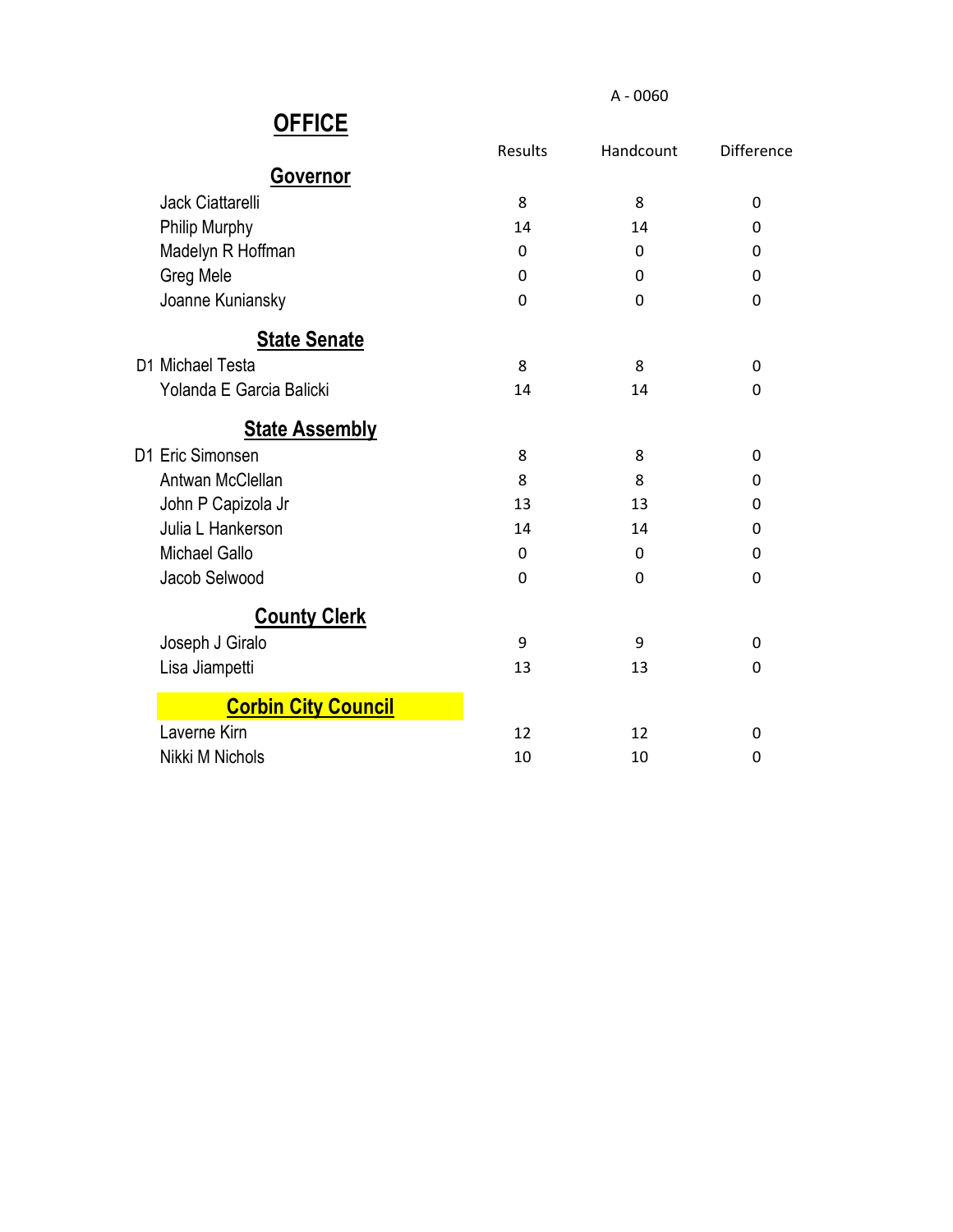| שו ו וע                     |                |                |            |
|-----------------------------|----------------|----------------|------------|
|                             | Results        | Handcount      | Difference |
| <b>Governor</b>             |                |                |            |
| <b>Jack Ciattarelli</b>     | 18             | 18             | 0          |
| Philip Murphy               | 5              | 5              | 0          |
| Madelyn R Hoffman           | 0              | 0              | 0          |
| Greg Mele                   | $\overline{2}$ | $\overline{2}$ | 0          |
| Joanne Kuniansky            | 0              | 0              | 0          |
| <b>State Senate</b>         |                |                |            |
| D1 Michael Testa            | 20             | 20             | 0          |
| Yolanda E Garcia Balicki    | 5              | 5              | 0          |
| <b>State Assembly</b>       |                |                |            |
| D1 Eric Simonsen            | 20             | 20             | 0          |
| Antwan McClellan            | 20             | 20             | 0          |
| John P Capizola Jr          | 5              | 5              | 0          |
| Julia L Hankerson           | 5              | 5              | 0          |
| <b>Michael Gallo</b>        | $\mathbf{0}$   | 0              | 0          |
| Jacob Selwood               | $\mathbf 0$    | 0              | 0          |
| <b>County Clerk</b>         |                |                |            |
| Joseph J Giralo             | 20             | 20             | 0          |
| Lisa Jiampetti              | 5              | 5              | 0          |
| <b>Estell Manor Council</b> |                |                |            |
| <b>Christine Masker</b>     | 20             | 20             | 0          |
|                             |                |                |            |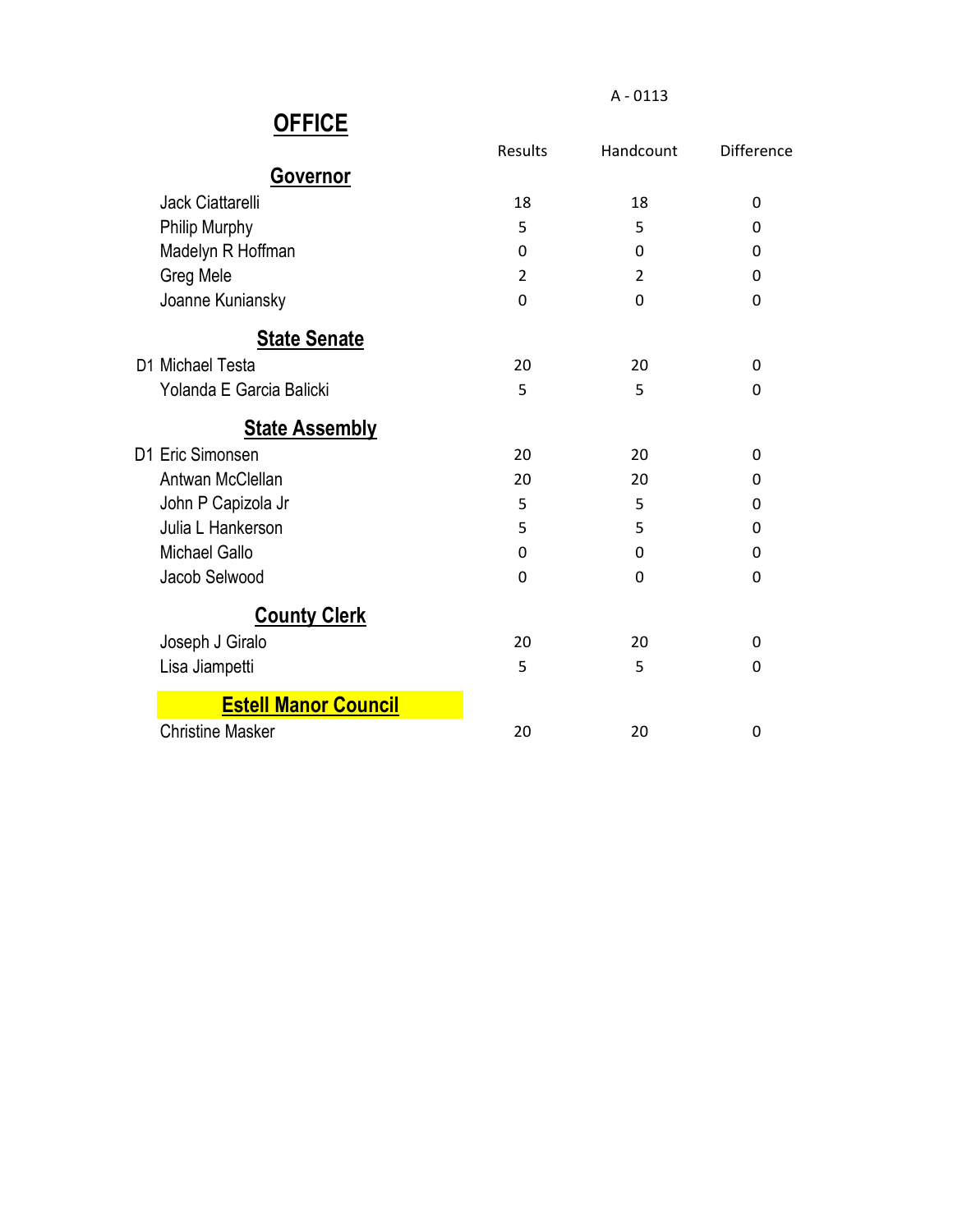| UI I IVL                       |              |              |                   |
|--------------------------------|--------------|--------------|-------------------|
|                                | Results      | Handcount    | <b>Difference</b> |
| Governor                       |              |              |                   |
| Jack Ciattarelli               | 53           | 53           | 0                 |
| <b>Philip Murphy</b>           | 143          | 143          | 0                 |
| Madelyn R Hoffman              | 0            | $\mathbf{0}$ | 0                 |
| Greg Mele                      | $\mathbf{1}$ | $\mathbf{1}$ | 0                 |
| Joanne Kuniansky               | 0            | $\mathbf 0$  | 0                 |
| <b>State Senate</b>            |              |              |                   |
| D <sub>2</sub> Vince Polistina | 44           | 44           | 0                 |
| Vince Mazzeo                   | 152          | 152          | 0                 |
| <b>State Assembly</b>          |              |              |                   |
| D2 Don Guardian                | 63           | 63           | 0                 |
| <b>Claire Swift</b>            | 61           | 61           | 0                 |
| John Armato                    | 131          | 131          | 0                 |
| Caren Fitzpatrick              | 131          | 131          | 0                 |
| <b>County Clerk</b>            |              |              |                   |
| Joseph J Giralo                | 52           | 52           | 0                 |
| Lisa Jiampetti                 | 145          | 145          | 0                 |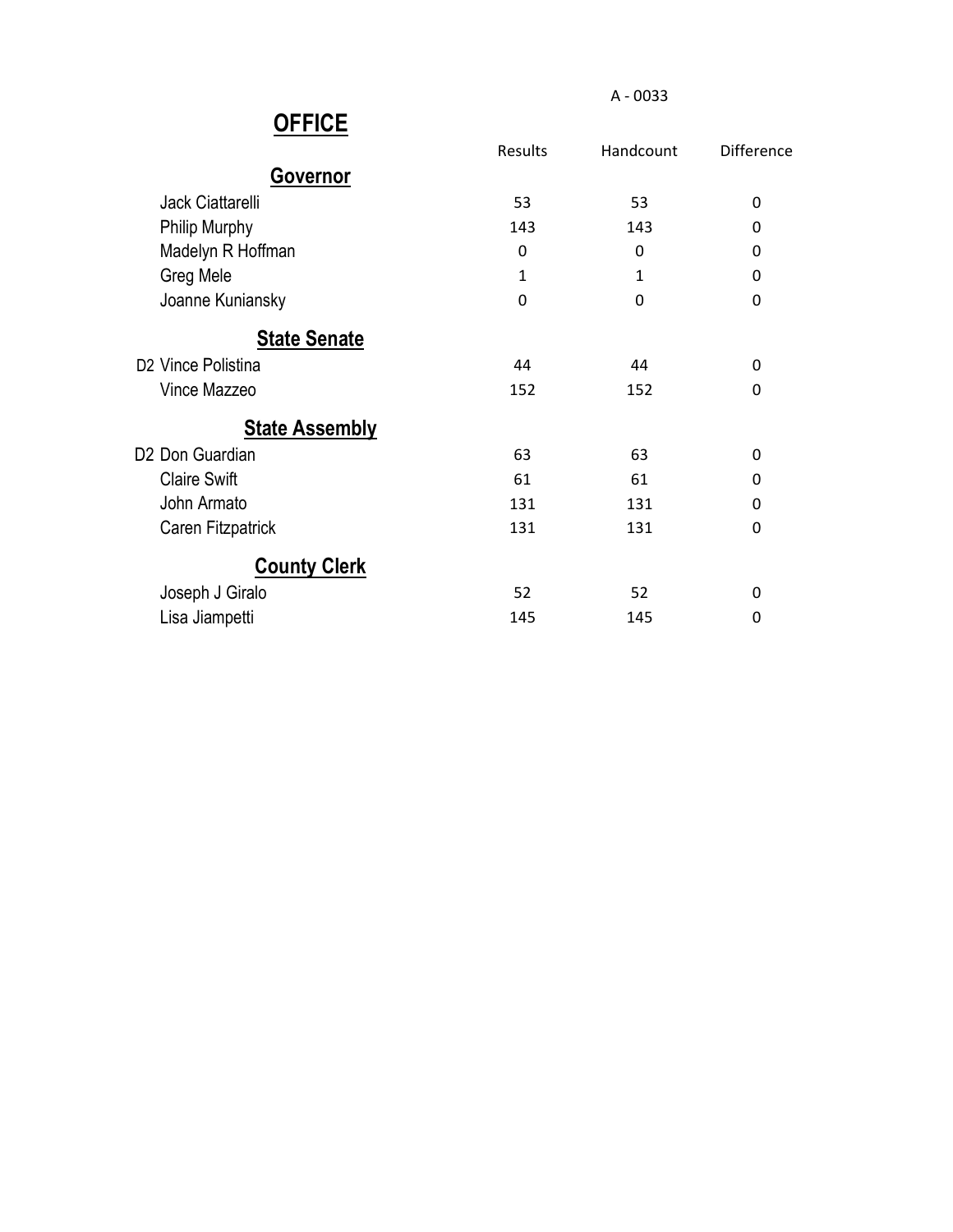| UI I IVL                       |         |              |                   |
|--------------------------------|---------|--------------|-------------------|
|                                | Results | Handcount    | <b>Difference</b> |
| Governor                       |         |              |                   |
| Jack Ciattarelli               | 12      | 12           | 0                 |
| <b>Philip Murphy</b>           | 8       | 8            | 0                 |
| Madelyn R Hoffman              | 0       | 0            | 0                 |
| Greg Mele                      | 0       | 0            | 0                 |
| Joanne Kuniansky               | 0       | $\mathbf{0}$ | 0                 |
| <b>State Senate</b>            |         |              |                   |
| D <sub>2</sub> Vince Polistina | 10      | 10           | 0                 |
| Vince Mazzeo                   | 10      | 10           | $\Omega$          |
| <b>State Assembly</b>          |         |              |                   |
| D <sub>2</sub> Don Guardian    | 11      | 11           | 0                 |
| <b>Claire Swift</b>            | 12      | 12           | 0                 |
| John Armato                    | 9       | 9            | 0                 |
| Caren Fitzpatrick              | 8       | 8            | 0                 |
| <b>County Clerk</b>            |         |              |                   |
| Joseph J Giralo                | 11      | 11           | 0                 |
| Lisa Jiampetti                 | 9       | 9            | 0                 |
|                                |         |              |                   |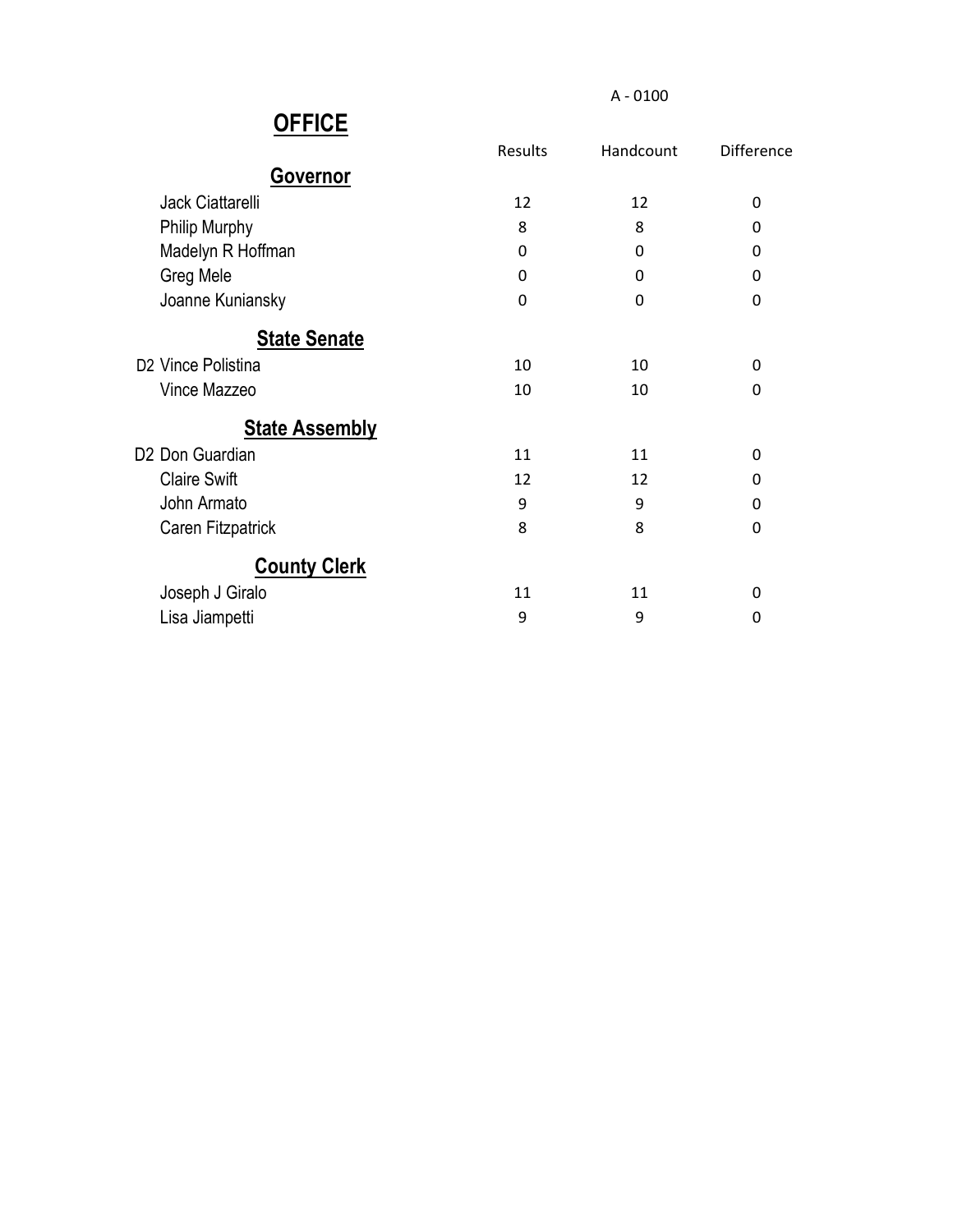D - 0036

| .                              |              |              |            |
|--------------------------------|--------------|--------------|------------|
|                                | Results      | Handcount    | Difference |
| <b>Governor</b>                |              |              |            |
| Jack Ciattarelli               | $\mathbf 1$  | 1            | 0          |
| <b>Philip Murphy</b>           | 37           | 37           | 0          |
| Madelyn R Hoffman              | 0            | 0            | 0          |
| Greg Mele                      | 0            | 0            | 0          |
| Joanne Kuniansky               | 0            | 0            | 0          |
| <b>State Senate</b>            |              |              |            |
| D <sub>2</sub> Vince Polistina | $\mathbf{1}$ | 1            | 0          |
| Vince Mazzeo                   | 37           | 37           | 0          |
| <b>State Assembly</b>          |              |              |            |
| D2 Don Guardian                | 3            | 3            | 0          |
| <b>Claire Swift</b>            | $\mathbf{1}$ | $\mathbf{1}$ | 0          |
| John Armato                    | 35           | 35           | 0          |
| Caren Fitzpatrick              | 36           | 36           | 0          |
| <b>County Clerk</b>            |              |              |            |
| Joseph J Giralo                | $\mathbf{1}$ | 1            | 0          |
| Lisa Jiampetti                 | 37           | 37           | 0          |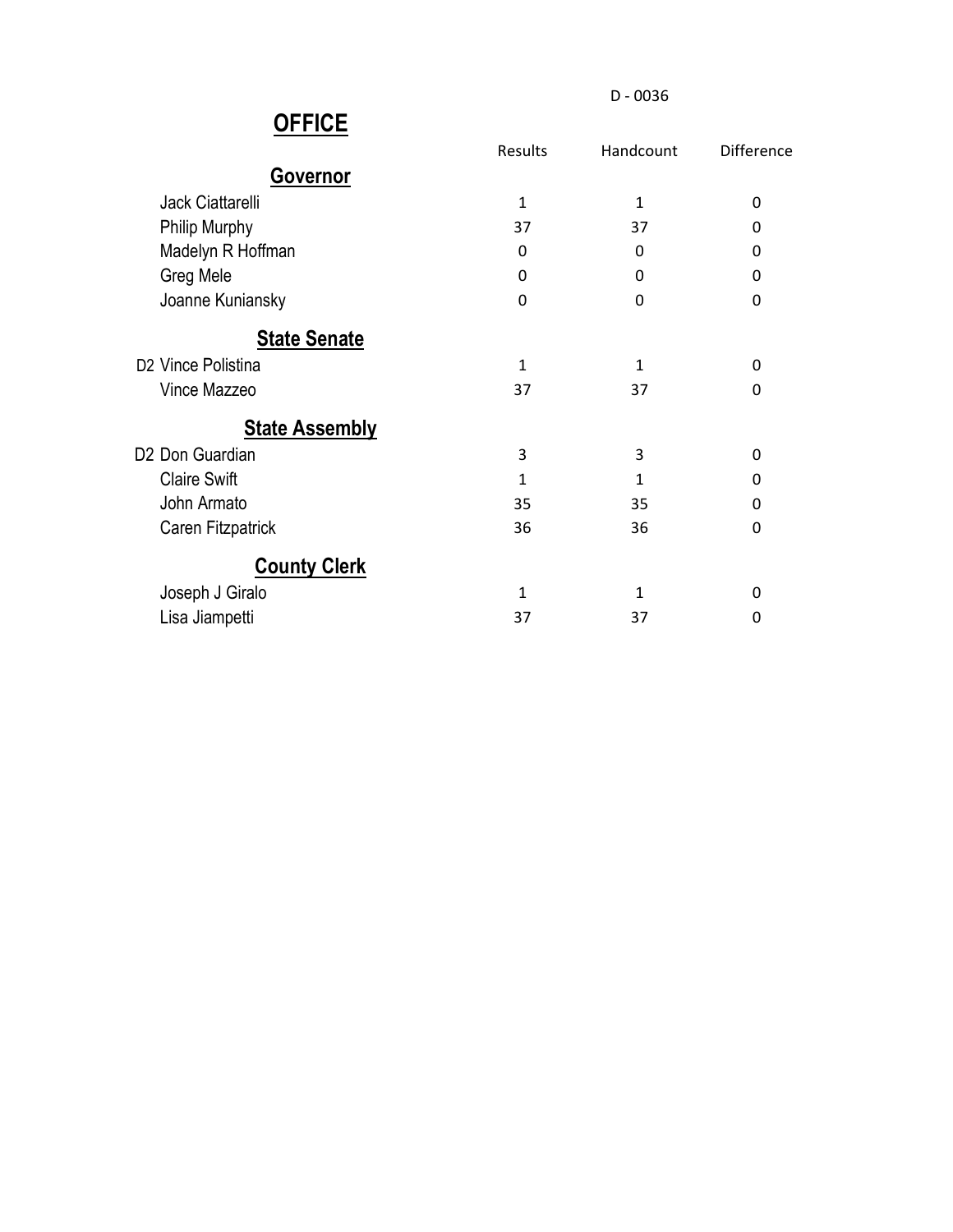|                                       | Results        | Handcount      | Difference |
|---------------------------------------|----------------|----------------|------------|
| <b>Governor</b>                       |                |                |            |
| <b>Jack Ciattarelli</b>               | $\overline{2}$ | $\overline{2}$ | 0          |
| Philip Murphy                         | 0              | 0              | 0          |
| Madelyn R Hoffman                     | 0              | 0              | 0          |
| Greg Mele                             | 0              | 0              | 0          |
| Joanne Kuniansky                      | 0              | $\Omega$       | 0          |
| <b>State Senate</b>                   |                |                |            |
| D <sub>2</sub> Vince Polistina        | $\overline{2}$ | $\overline{2}$ | 0          |
| Vince Mazzeo                          | 0              | 0              | 0          |
| <b>State Assembly</b>                 |                |                |            |
| D <sub>2</sub> Don Guardian           | $\overline{2}$ | $\overline{2}$ | 0          |
| <b>Claire Swift</b>                   | 0              | 2              | 2          |
| John Armato                           | 0              | 0              | 0          |
| Caren Fitzpatrick                     | 0              | 0              | 0          |
| <b>County Clerk</b>                   |                |                |            |
| Joseph J Giralo                       | $\overline{2}$ | $\overline{2}$ | 0          |
| Lisa Jiampetti                        | 0              | 0              | 0          |
| <b>Atlantic City Council at Large</b> |                |                |            |
| Maria Lacca                           | $\overline{2}$ | $\overline{2}$ | 0          |
| Rizwan Khan Malik                     | $\overline{2}$ | 2              | 0          |
| Matthew James Diullio-Jusino          | $\overline{2}$ | $\overline{2}$ | 0          |
| Stephanie Marshall                    | 0              | 0              | 0          |
| George Tibbitt                        | 0              | 0              | 0          |
| <b>Bruce E Weekes</b>                 | 0              | 0              | 0          |
|                                       |                |                |            |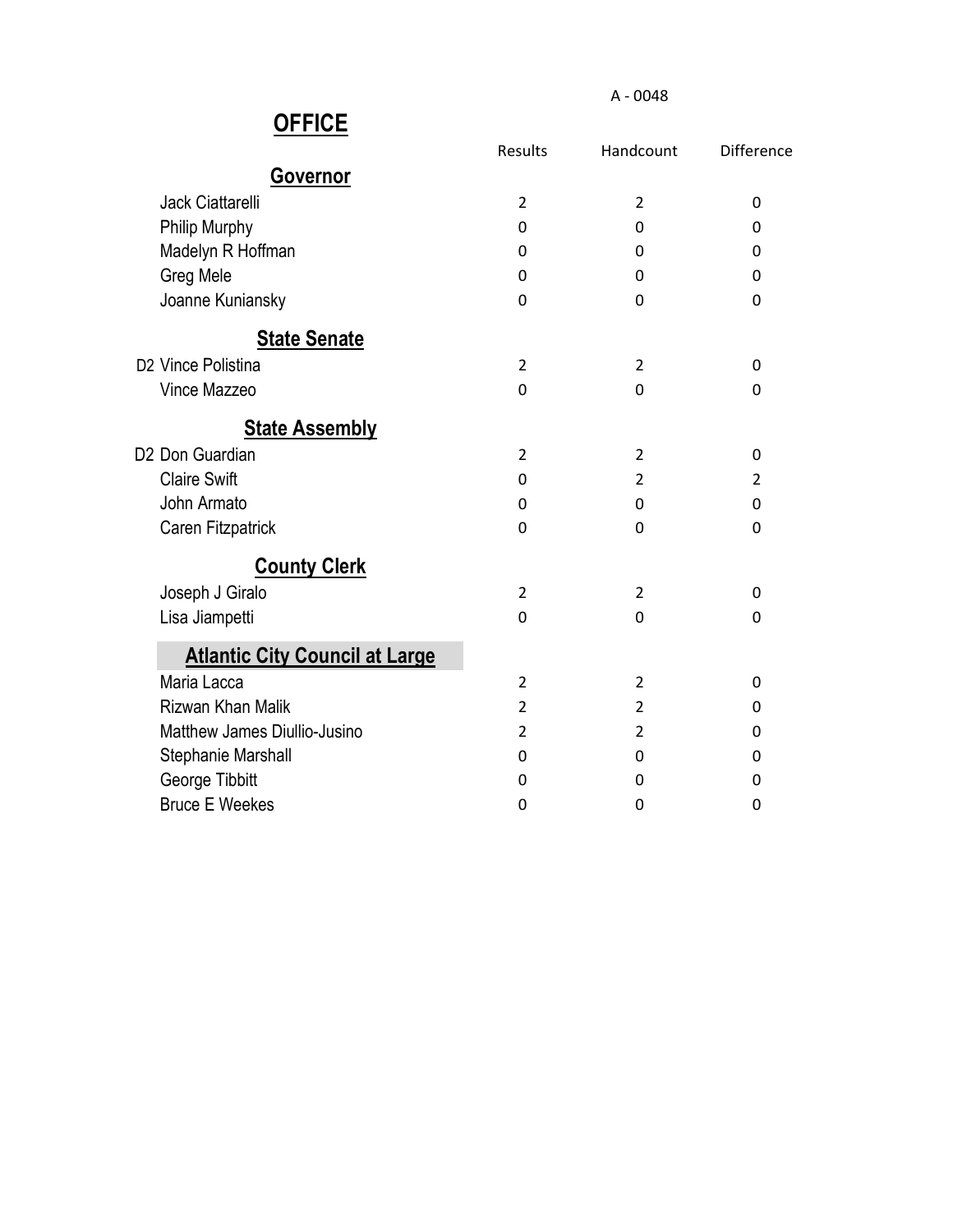D - 0006

|                                       | Results | Handcount      | Difference   |
|---------------------------------------|---------|----------------|--------------|
| <b>Governor</b>                       |         |                |              |
| <b>Jack Ciattarelli</b>               | 5       | 5              | 0            |
| Philip Murphy                         | 31      | 31             | 0            |
| Madelyn R Hoffman                     | 0       | 0              | 0            |
| Greg Mele                             | 0       | 0              | 0            |
| Joanne Kuniansky                      | 0       | 0              | 0            |
| <b>State Senate</b>                   |         |                |              |
| D <sub>2</sub> Vince Polistina        | 4       | 4              | $\mathbf{0}$ |
| Vince Mazzeo                          | 30      | 30             | 0            |
| <b>State Assembly</b>                 |         |                |              |
| D <sub>2</sub> Don Guardian           | 7       | $\overline{7}$ | 0            |
| <b>Claire Swift</b>                   | 4       | 4              | $\mathbf{0}$ |
| John Armato                           | 29      | 30             | 1            |
| Caren Fitzpatrick                     | 29      | 29             | 0            |
| <b>County Clerk</b>                   |         |                |              |
| Joseph J Giralo                       | 4       | 4              | 0            |
| Lisa Jiampetti                        | 29      | 29             | 0            |
| <b>Atlantic City Council at Large</b> |         |                |              |
| Maria Lacca                           | 5       | 5              | 0            |
| Rizwan Khan Malik                     | 11      | 11             | $\Omega$     |
| Matthew James Diullio-Jusino          | 6       | 6              | 0            |
| Stephanie Marshall                    | 23      | 23             | 0            |
| George Tibbitt                        | 20      | 20             | 0            |
| <b>Bruce E Weekes</b>                 | 21      | 22             | $\mathbf{1}$ |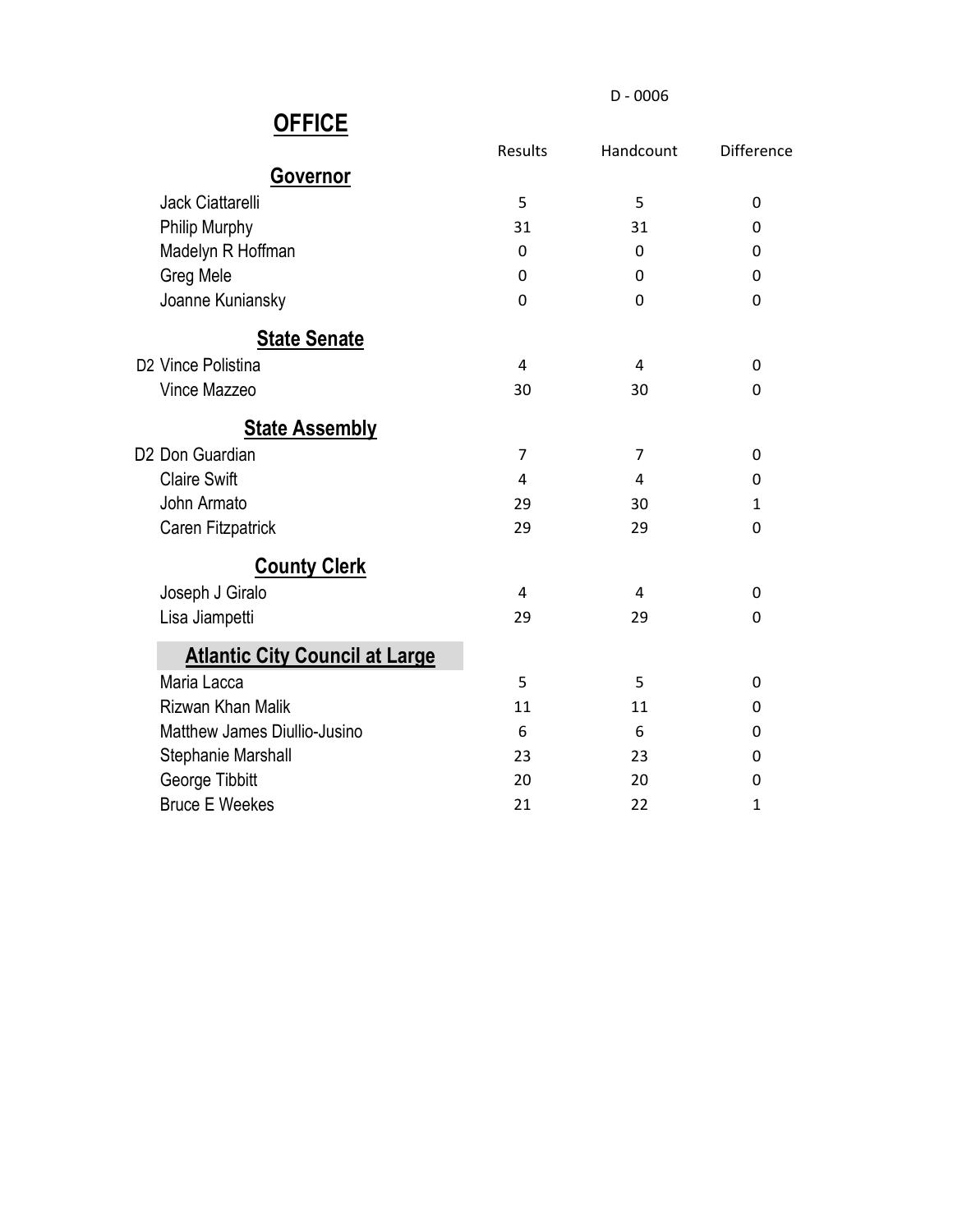D - 0017

|                                | <b>Results</b> | Handcount      | <b>Difference</b> |
|--------------------------------|----------------|----------------|-------------------|
| <b>Governor</b>                |                |                |                   |
| Jack Ciattarelli               | 5              | 5              | 0                 |
| Philip Murphy                  | 6              | 6              | 0                 |
| Madelyn R Hoffman              | 0              | 0              | 0                 |
| Greg Mele                      | 0              | 0              | 0                 |
| Joanne Kuniansky               | 0              | 0              | 0                 |
| <b>State Senate</b>            |                |                |                   |
| D2 Vince Polistina             | 7              | 7              | 0                 |
| Vince Mazzeo                   | 5              | 5              | 0                 |
| <b>State Assembly</b>          |                |                |                   |
| D2 Don Guardian                | 7              | 7              | 0                 |
| <b>Claire Swift</b>            | $\overline{7}$ | $\overline{7}$ | 0                 |
| John Armato                    | 4              | 4              | 0                 |
| Caren Fitzpatrick              | 5              | 5              | 0                 |
| <b>County Clerk</b>            |                |                |                   |
| Joseph J Giralo                | 6              | 6              | 0                 |
| Lisa Jiampetti                 | 6              | 6              | 0                 |
| <b>Egg Harbor City Council</b> |                |                |                   |
| Robin Sefton                   | 8              | 8              | 0                 |
| Ingrid E Nieves-Clark          | 8              | 8              | $\mathbf{0}$      |
| Joseph Ricci Jr                | 8              | 8              | 0                 |
| Yvonne Flyn                    | 4              | 4              | 0                 |
| Kim Hesse                      | 3              | 3              | 0                 |
| Eladia Rivera                  | 3              | 3              | 0                 |
|                                |                |                |                   |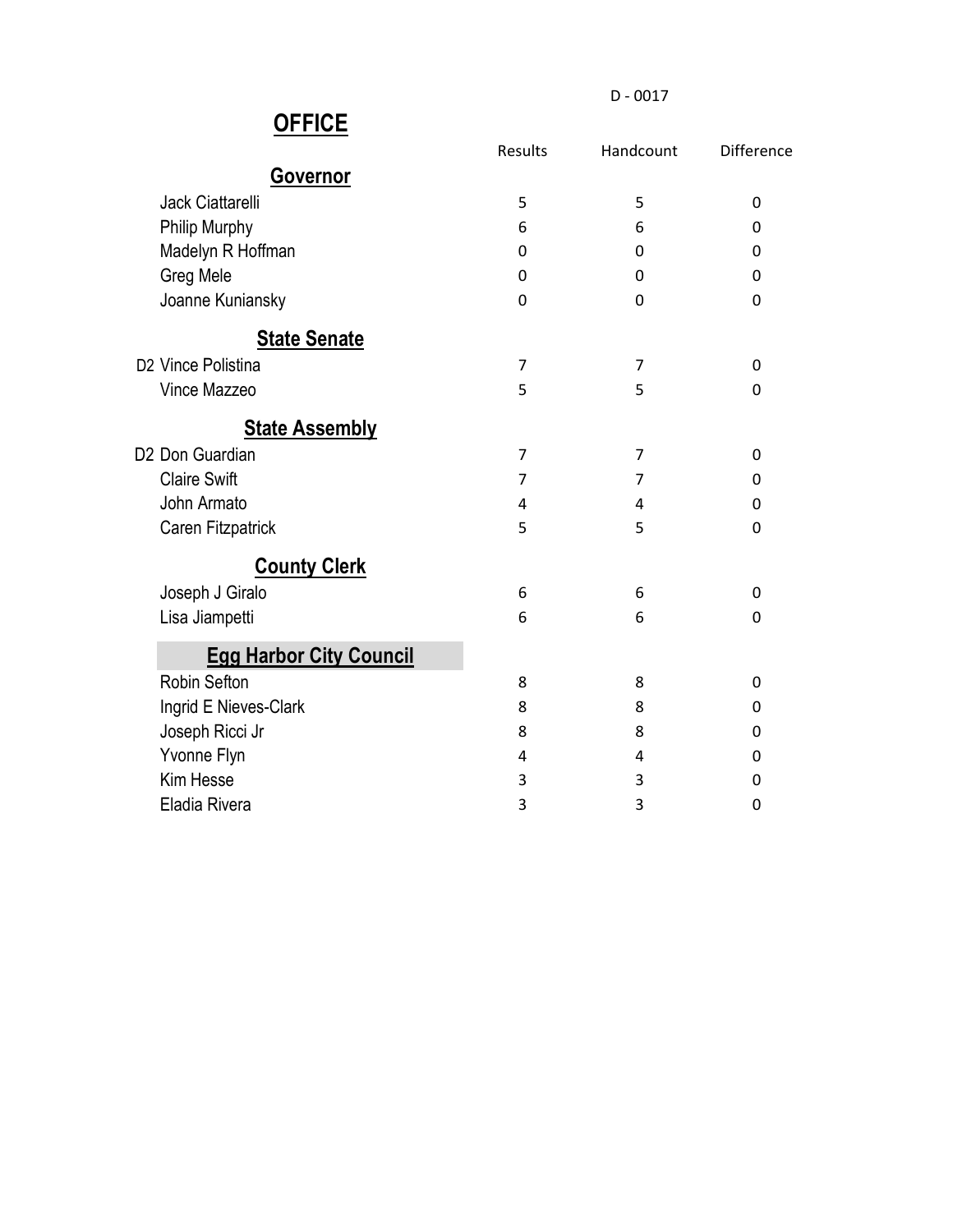B - 0001

|                                 | Results | Handcount | <b>Difference</b> |
|---------------------------------|---------|-----------|-------------------|
| <b>Governor</b>                 |         |           |                   |
| <b>Jack Ciattarelli</b>         | 59      | 59        | 0                 |
| Philip Murphy                   | 135     | 135       | 0                 |
| Madelyn R Hoffman               | 0       | 0         | 0                 |
| Greg Mele                       | 0       | 0         | 0                 |
| Joanne Kuniansky                | 0       | 0         | 0                 |
| <b>State Senate</b>             |         |           |                   |
| D <sub>2</sub> Vince Polistina  | 57      | 57        | 0                 |
| Vince Mazzeo                    | 137     | 137       | 0                 |
| <b>State Assembly</b>           |         |           |                   |
| D <sub>2</sub> Don Guardian     | 72      | 72        | 0                 |
| <b>Claire Swift</b>             | 61      | 61        | 0                 |
| John Armato                     | 125     | 125       | 0                 |
| Caren Fitzpatrick               | 126     | 126       | 0                 |
| <b>County Clerk</b>             |         |           |                   |
| Joseph J Giralo                 | 64      | 64        | 0                 |
| Lisa Jiampetti                  | 127     | 127       | 0                 |
| <b>Egg Harbor Twp Committee</b> |         |           |                   |
| Ray R Ellis Jr                  | 68      | 68        | 0                 |
| Joseph "Tokyo" O'Donoghue       | 65      | 65        | 0                 |
| James "Bear" Pesce              | 126     | 126       | 0                 |
| Shawn M O'Brien                 | 124     | 124       | 0                 |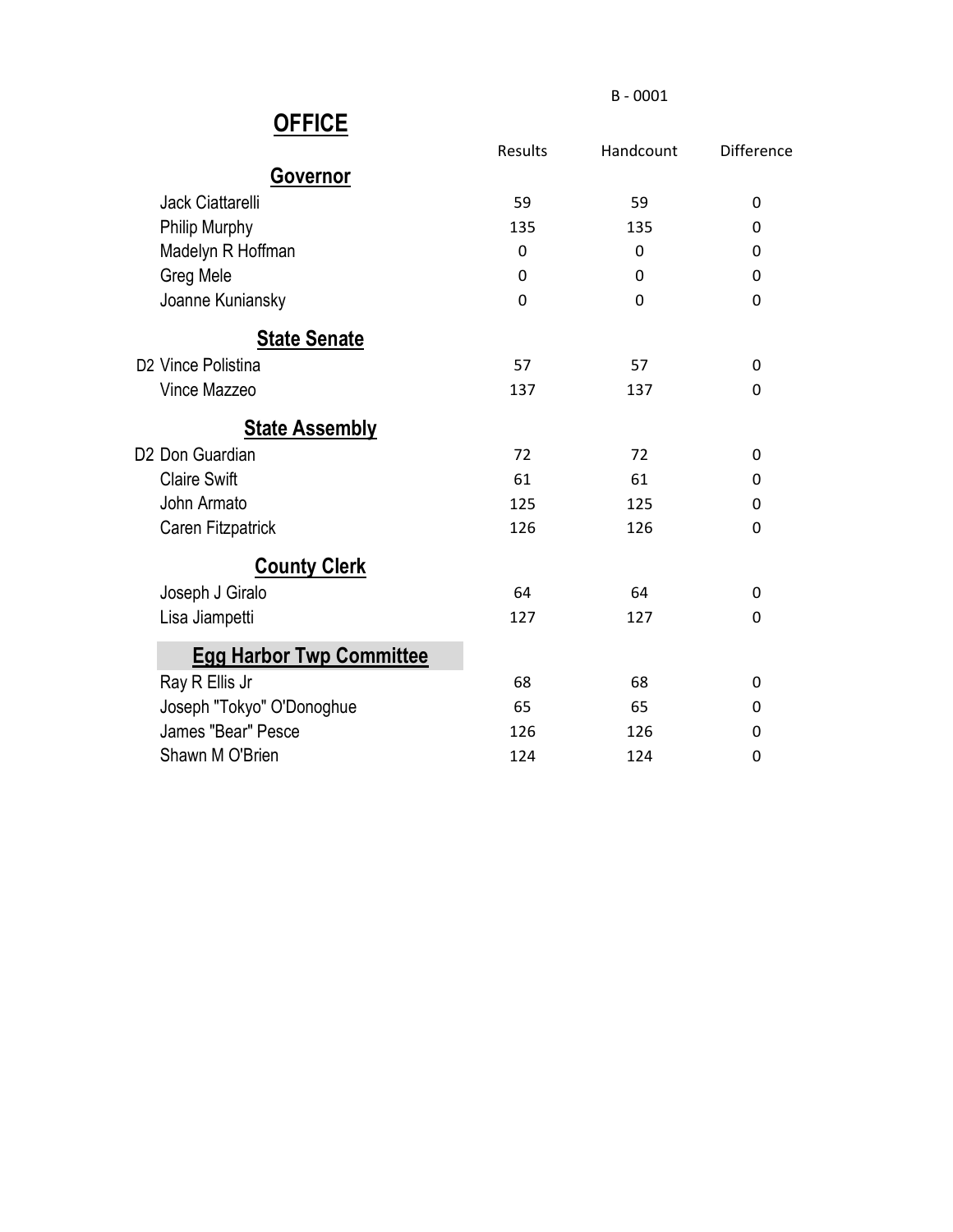B - 0015

|                          | Results | Handcount      | <b>Difference</b> |
|--------------------------|---------|----------------|-------------------|
| <b>Governor</b>          |         |                |                   |
| <b>Jack Ciattarelli</b>  | 68      | 68             | 0                 |
| Philip Murphy            | 87      | 87             | 0                 |
| Madelyn R Hoffman        | 0       | 0              | 0                 |
| Greg Mele                | 2       | $\overline{2}$ | 0                 |
| Joanne Kuniansky         | 0       | 0              | 0                 |
| <b>State Senate</b>      |         |                |                   |
| D8 Jean Stanfield        | 62      | 62             | 0                 |
| Dawn Marie Addiego       | 87      | 87             | $\mathbf 0$       |
| <b>State Assembly</b>    |         |                |                   |
| D8 Michael Torrissi Jr   | 74      | 74             | 0                 |
| <b>Brandon Umba</b>      | 64      | 64             | 0                 |
| <b>Mark Natale</b>       | 76      | 76             | 0                 |
| <b>Allison Eckel</b>     | 78      | 78             | $\mathbf 0$       |
| <b>County Clerk</b>      |         |                |                   |
| Joseph J Giralo          | 84      | 84             | 0                 |
| Lisa Jiampetti           | 70      | 70             | 0                 |
| <b>Hammonton Council</b> |         |                |                   |
| <b>Anthony Rizzotte</b>  | 58      | 58             | 0                 |
| Rocco "Rick" Fichetola   | 52      | 52             | 0                 |
| Anthony "Tony" Penza     | 47      | 47             | 0                 |
| <b>Tom Gribbin</b>       | 94      | 94             | 0                 |
| Jonathan Oliva           | 88      | 88             | 0                 |
| Ed Wuillerman            | 91      | 91             | $\mathbf 0$       |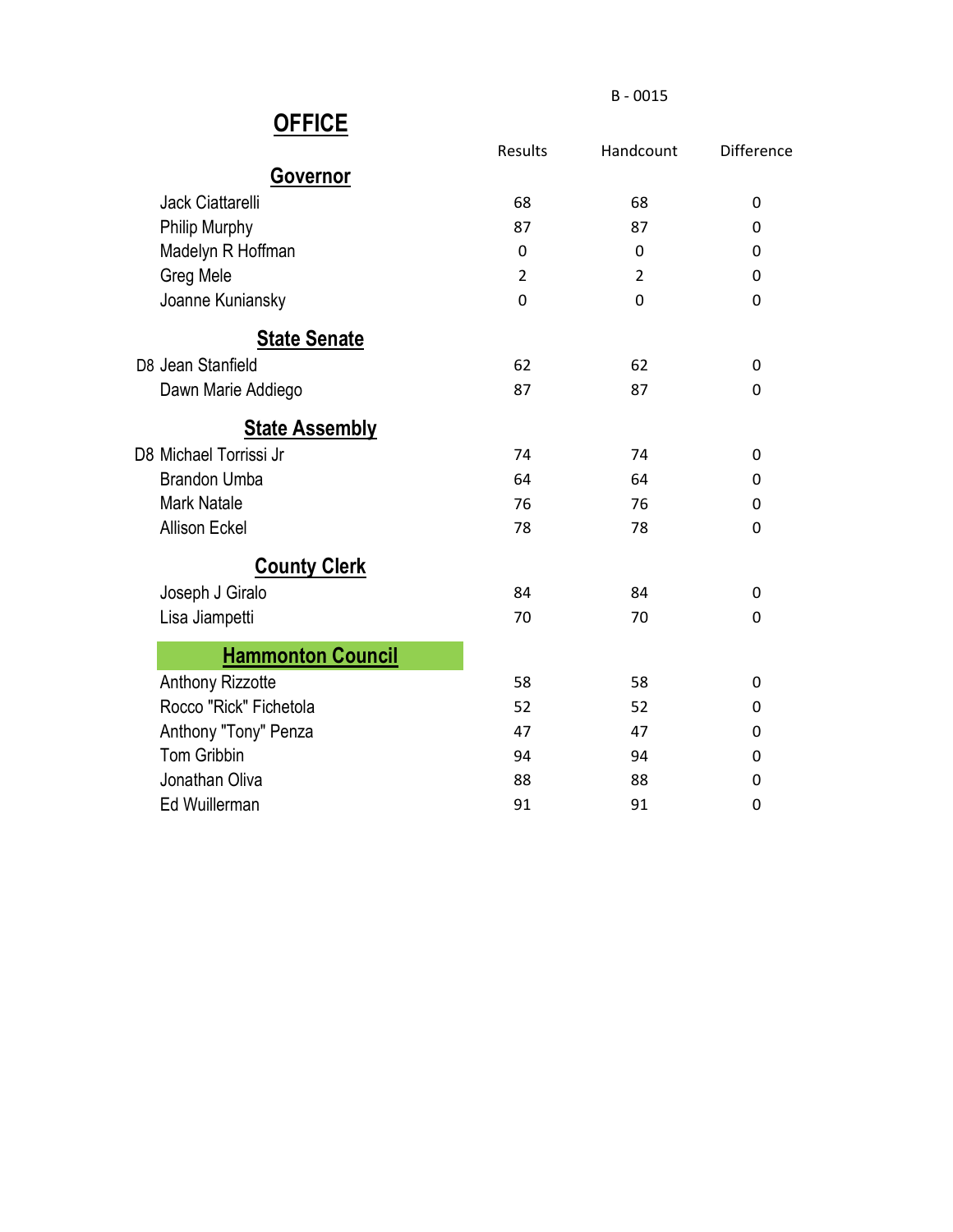|                          |                | <b>HAMM - 034</b> |                   |              |              |              |           |              |         |              |                       | Egg            |
|--------------------------|----------------|-------------------|-------------------|--------------|--------------|--------------|-----------|--------------|---------|--------------|-----------------------|----------------|
| <b>OFFICE</b>            |                |                   |                   | Hammonton    |              |              |           |              | Absecon | <b>Buena</b> | <b>Buena</b><br>Vista | Harbor<br>City |
|                          | Results        | Handcount         | <b>Difference</b> | Oct-23       | Oct-24       | Oct-25       | Oct-26    | Oct-31       | Oct-31  | Oct-31       | Oct-26                | Oct-23         |
| Governor                 |                |                   |                   |              |              |              |           |              |         |              |                       |                |
| Jack Ciattarelli         | 64             | 64                | 0                 | 6            | 4            | $\mathbf{1}$ | 16        | 28           | 0       | 1            | 1                     | 0              |
| Philip Murphy            | 35             | 35                | 0                 | $\mathbf{1}$ | 0            | 3            | 8         | 19           | 0       | 0            | 0                     | 1              |
| Madelyn R Hoffman        | 0              | 0                 | 0                 | 0            | 0            | 0            | 0         | 0            | 0       | 0            | 0                     | 0              |
| Greg Mele                | 1              | 1                 | 0                 | 0            | 0            | 0            | 0         | $\mathbf{1}$ | 0       | 0            | 0                     | 0              |
| Joanne Kuniansky         | 0              | 0                 | 0                 | 0            | 0            | 0            | 0         | 0            | 0       | 0            | 0                     | 0              |
| <b>State Senate</b>      |                |                   |                   |              |              |              |           |              |         |              |                       |                |
| D1 Michael Testa         | 0              | 0                 | 0                 | 0            | 0            | 0            | 0         | 0            | 0       | 0            | 0                     | 0              |
| Yolanda E Garcia Balicki | 1              | $\mathbf{1}$      | 0                 | 0            | 0            | 0            | 0         | 0            | 0       | 0            | 0                     | 0              |
| D2 Vince Polistina       | 8              | 8                 | 0                 | 0            | 0            | 0            | 0         | 0            | 0       | $\mathbf{1}$ | $\mathbf{1}$          | 0              |
| Vince Mazzeo             | $\overline{2}$ | $\overline{2}$    | 0                 | 0            | $\pmb{0}$    | 0            | $\pmb{0}$ | 0            | 0       | 0            | 0                     | 0              |
| D8 Jean Stanfield        | 50             | 50                | 0                 | 6            | 3            | 0            | 14        | 27           | 0       | 0            | 0                     | 0              |
| Dawn Marie Addiego       | 31             | 31                | 0                 | 0            | $\mathbf{1}$ | 4            | 8         | 18           | 0       | 0            | 0                     | 0              |
| D9 Christopher J Connors | 1              | $\mathbf{1}$      | 0                 | 0            | 0            | 0            | 0         | 0            | 0       | 0            | 0                     | 0              |
| David T Wright           | 0              | 0                 | 0                 | 0            | 0            | 0            | 0         | 0            | 0       | 0            | 0                     | 0              |
| Regina C Discenza        | 0              | 0                 | 0                 | 0            | 0            | 0            | 0         | 0            | 0       | 0            | 0                     | 0              |
| <b>State Assembly</b>    |                |                   |                   |              |              |              |           |              |         |              |                       |                |
| D1 Eric Simonsen         | 0              | 0                 | 0                 | 0            | 0            | 0            | 0         | 0            | 0       | 0            | 0                     | 0              |
| Antwan McClellan         | 0              | 0                 | 0                 | 0            | 0            | 0            | 0         | 0            | 0       | 0            | 0                     | 0              |
| John P Capizola Jr       | 0              | 0                 | 0                 | 0            | 0            | 0            | 0         | 0            | 0       | 0            | 0                     | 0              |
| Julia L Hankerson        | 1              | 1                 | 0                 | 0            | 0            | 0            | 0         | 0            | 0       | $\mathbf{0}$ | 0                     | 0              |
| <b>Michael Gallo</b>     | 0              | 0                 | 0                 | 0            | 0            | 0            | 0         | 0            | 0       | 0            | $\mathbf{0}$          | 0              |
| Jacob Selwood            | 0              | 0                 | 0                 | 0            | 0            | 0            | 0         | 0            | 0       | 0            | 0                     | 0              |
| D2 Don Guardian          | 8              | 8                 | 0                 | 0            | 0            | 0            | 0         | 0            | 0       | $\mathbf{1}$ | $\mathbf{1}$          | 0              |
| <b>Claire Swift</b>      | 8              | 8                 | 0                 | 0            | $\mathbf 0$  | 0            | $\pmb{0}$ | 0            | 0       | $\mathbf{1}$ | $\mathbf{1}$          | 0              |
| John Armato              | 2              | $\overline{2}$    | 0                 | 0            | $\mathbf 0$  | $\pmb{0}$    | 0         | 0            | 0       | 0            | 0                     | 0              |
| Caren Fitzpatrick        | $\overline{2}$ | $\overline{2}$    | 0                 | 0            | 0            | 0            | 0         | 0            | 0       | 0            | 0                     | 0              |
| D8 Michael Torrissi Jr   | 53             | 53                | 0                 | 6            | 4            | $\mathbf{1}$ | 16        | 26           | 0       | 0            | 0                     | 0              |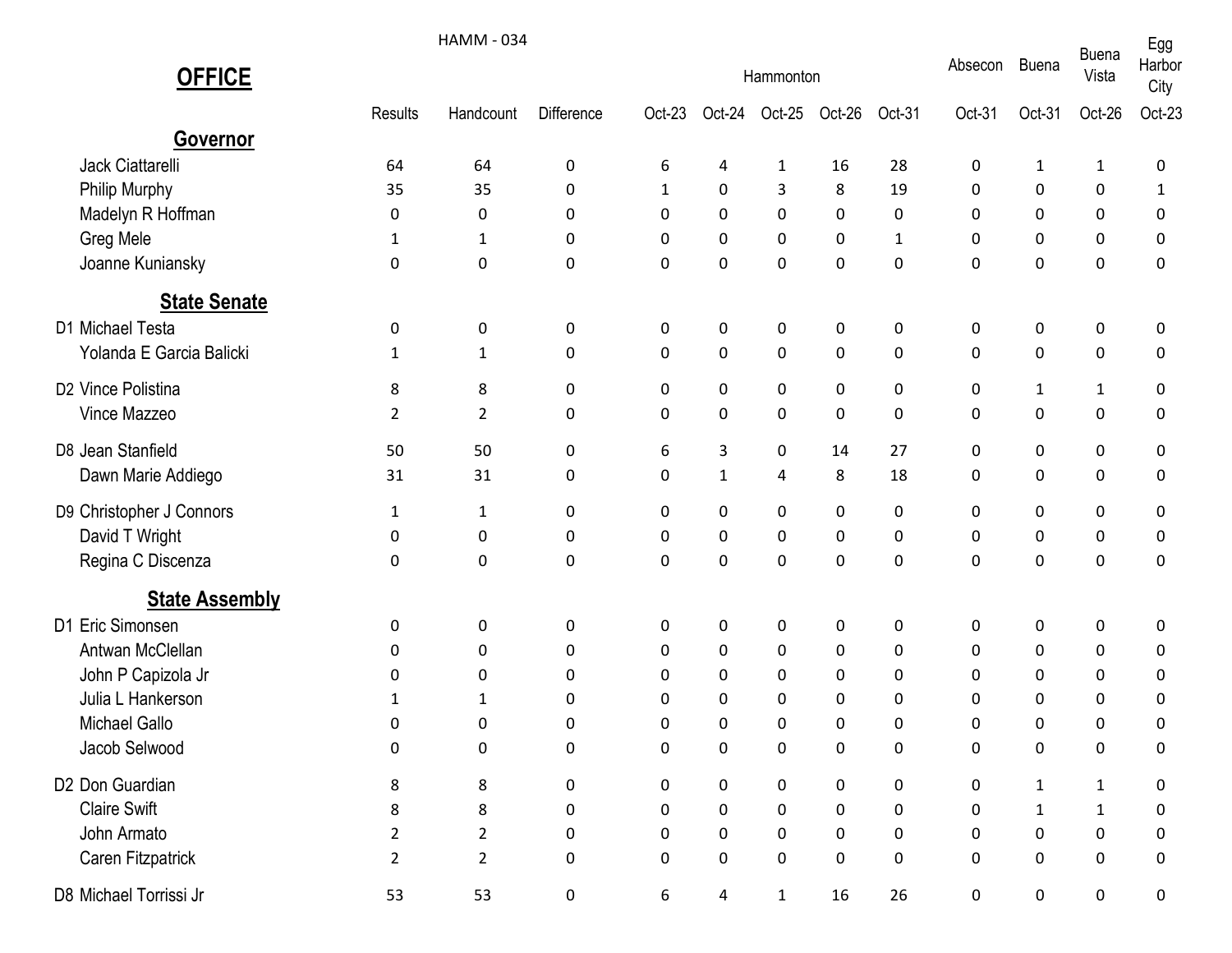| <b>Brandon Umba</b>                               | 47           | 47           | $\pmb{0}$ | 5              | 4            | $\mathbf{1}$ | 12               | 25 | 0           | 0            | 0                | 0                |
|---------------------------------------------------|--------------|--------------|-----------|----------------|--------------|--------------|------------------|----|-------------|--------------|------------------|------------------|
| <b>Mark Natale</b>                                | 28           | 28           | $\pmb{0}$ | $\pmb{0}$      | $\pmb{0}$    | 3            | $\overline{7}$   | 18 | $\pmb{0}$   | $\pmb{0}$    | $\pmb{0}$        | $\pmb{0}$        |
| <b>Allison Eckel</b>                              | 29           | 29           | $\pmb{0}$ | 0              | $\pmb{0}$    | 3            | $\bf 8$          | 18 | $\mathbf 0$ | 0            | $\pmb{0}$        | $\mathbf 0$      |
| D9 Brian E Rumpf                                  | $\mathbf{1}$ | $\mathbf{1}$ | 0         | 0              | 0            | $\pmb{0}$    | $\pmb{0}$        | 0  | 0           | $\mathbf 0$  | 0                | $\boldsymbol{0}$ |
| Dianne C Gove                                     | 1            | $\mathbf{1}$ | $\pmb{0}$ | 0              | $\pmb{0}$    | $\pmb{0}$    | $\pmb{0}$        | 0  | $\mathbf 0$ | 0            | $\pmb{0}$        | $\boldsymbol{0}$ |
| Alexis Jackson                                    | 0            | 0            | 0         | 0              | $\pmb{0}$    | $\pmb{0}$    | $\pmb{0}$        | 0  | $\mathbf 0$ | 0            | 0                | 0                |
| Kristen Henninger-Holland                         | $\pmb{0}$    | $\pmb{0}$    | $\pmb{0}$ | $\pmb{0}$      | $\pmb{0}$    | $\pmb{0}$    | $\pmb{0}$        | 0  | $\pmb{0}$   | $\pmb{0}$    | $\pmb{0}$        | $\pmb{0}$        |
| <b>County Clerk</b>                               |              |              |           |                |              |              |                  |    |             |              |                  |                  |
| Joseph J Giralo                                   | 62           | 62           | $\pmb{0}$ | 5              | 4            | $\mathbf{1}$ | 17               | 26 | $\mathbf 0$ | $\mathbf{1}$ | $\mathbf{1}$     | 0                |
| Lisa Jiampetti                                    | 30           | 30           | $\pmb{0}$ | $\pmb{0}$      | $\pmb{0}$    | 3            | $\boldsymbol{6}$ | 19 | $\pmb{0}$   | $\pmb{0}$    | $\boldsymbol{0}$ | $\pmb{0}$        |
| <b>Hammonton Council</b>                          |              |              |           |                |              |              |                  |    |             |              |                  |                  |
| Anthony Rizzotte                                  | 33           | 33           | $\pmb{0}$ | 3              | 3            | $\mathbf{1}$ | 9                | 17 | $\pmb{0}$   | 0            | $\pmb{0}$        | $\pmb{0}$        |
| Rocco "Rick" Fichetola                            | 27           | 27           | $\pmb{0}$ | $\overline{2}$ | 3            | $\mathbf{1}$ | $\overline{7}$   | 14 | 0           | 0            | 0                | 0                |
| Anthony "Tony" Penza                              | 30           | 30           | $\pmb{0}$ | $\overline{2}$ | 3            | $\mathbf{1}$ | 10               | 14 | $\mathbf 0$ | 0            | $\pmb{0}$        | 0                |
| Tom Gribbin                                       | 52           | 52           | $\pmb{0}$ | 3              | $\mathbf{1}$ | 3            | 13               | 32 | 0           | 0            | 0                | 0                |
| Jonathan Oliva                                    | 48           | 48           | $\pmb{0}$ | $\overline{2}$ | $\mathbf{1}$ | 3            | 9                | 33 | $\mathbf 0$ | $\pmb{0}$    | 0                | $\mathbf 0$      |
| Ed Wuillerman                                     | 41           | 41           | $\pmb{0}$ | $\pmb{0}$      | $\mathbf{1}$ | $\mathbf{1}$ | 10               | 29 | $\pmb{0}$   | $\pmb{0}$    | $\pmb{0}$        | $\pmb{0}$        |
|                                                   |              |              |           |                |              |              |                  |    |             |              |                  |                  |
| <b>Buena Borough Council</b>                      |              |              |           |                |              |              |                  |    |             |              |                  |                  |
| Gina K Andaloro                                   | $\mathbf{1}$ | $\mathbf{1}$ | 0         |                |              |              |                  |    |             | $\mathbf{1}$ |                  |                  |
| Patricia A Andaloro                               | $\mathbf{1}$ | $1\,$        | $\pmb{0}$ |                |              |              |                  |    |             | $\mathbf{1}$ |                  |                  |
|                                                   |              |              |           |                |              |              |                  |    |             |              |                  |                  |
| <b>Buena Vista Twp Committee</b><br>Aaron Krenzer |              |              |           |                |              |              |                  |    |             |              |                  |                  |
| Ellen Testa                                       | $\mathbf 1$  | $\mathbf{1}$ | $\pmb{0}$ |                |              |              |                  |    |             |              | 1                |                  |
|                                                   | $\mathbf 1$  | $\mathbf{1}$ | $\pmb{0}$ |                |              |              |                  |    |             |              | $\mathbf{1}$     |                  |
| Carlo Favretto, Jr<br>Ronnise White               | 0            | 0            | 0         |                |              |              |                  |    |             |              | 0                |                  |
|                                                   | $\pmb{0}$    | 0            | $\pmb{0}$ |                |              |              |                  |    |             |              | $\pmb{0}$        |                  |
| <b>Egg HarborTwp Committee</b>                    |              |              |           |                |              |              |                  |    |             |              |                  |                  |
| Ray R Ellis Jr                                    | 1            | $\mathbf 1$  | 0         |                |              |              |                  |    |             |              |                  |                  |
| Joseph "Tokyo" O'Donoghue                         | 1            | 1            | 0         |                |              |              |                  |    |             |              |                  |                  |
| James "Bear" Pesce                                | 0            | 0            | 0         |                |              |              |                  |    |             |              |                  |                  |
| Shawn M O'Brien                                   | 0            | 0            | $\pmb{0}$ |                |              |              |                  |    |             |              |                  |                  |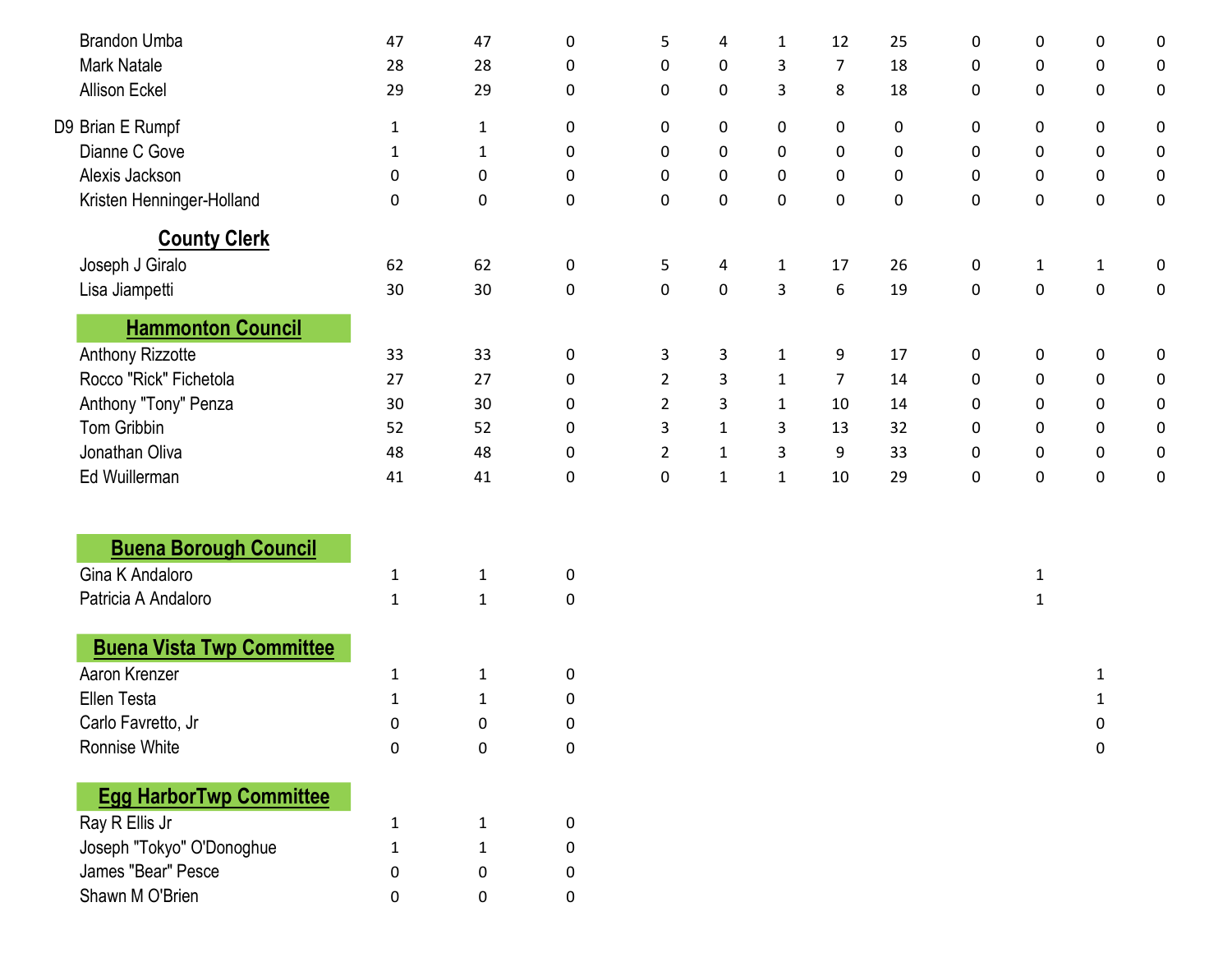| <b>Estell Manor Council</b>   |                |                |   |
|-------------------------------|----------------|----------------|---|
| <b>Christine Masker</b>       | 1              | 1              | 0 |
|                               |                |                |   |
| <b>Folsom Council</b>         |                |                |   |
| Albert W Norman Jr            | $\overline{2}$ | $\overline{2}$ | 0 |
| <b>Gregory Conway</b>         | $\overline{2}$ | 2              | 0 |
|                               |                |                |   |
| <b>Galloway Council</b>       |                |                |   |
| RJ Amato III                  | 1              | 1              | 0 |
| <b>Tom Bassford</b>           | 1              | $\mathbf{1}$   | 0 |
| Clifton Sudler Jr             | 1              | 1              | 0 |
| Muhammad Umar                 | 1              | 1              | 0 |
| Jim Gorman                    | 0              | 0              | 0 |
| Mary Crawford                 | 0              | 0              | 0 |
| Ken Kachnic                   | 0              | 0              | 0 |
| <b>Sherri Parmenter</b>       | 0              | 0              | 0 |
|                               |                |                |   |
| <b>Hamilton Twp Committee</b> |                |                |   |
| <b>Richard Cheek</b>          | 0              | 0              | 0 |
| Susan K Hopkins               | 0              | 0              | 0 |
| Rodney Guishard               | 1              | $\mathbf{1}$   | 0 |
| Dr Robin Moore                | 1              | $\mathbf{1}$   | 0 |
|                               |                |                |   |
| <b>Mullica Twp Committee</b>  |                |                |   |
| <b>Bruce D Crowe</b>          | 2              | 2              | 0 |
| Kristi Hanselmann             | 3              | 3              | 0 |
| Patricia L Bowers             | 0              | 0              | 0 |
| Barbara B Rheault             | 0              | 0              | 0 |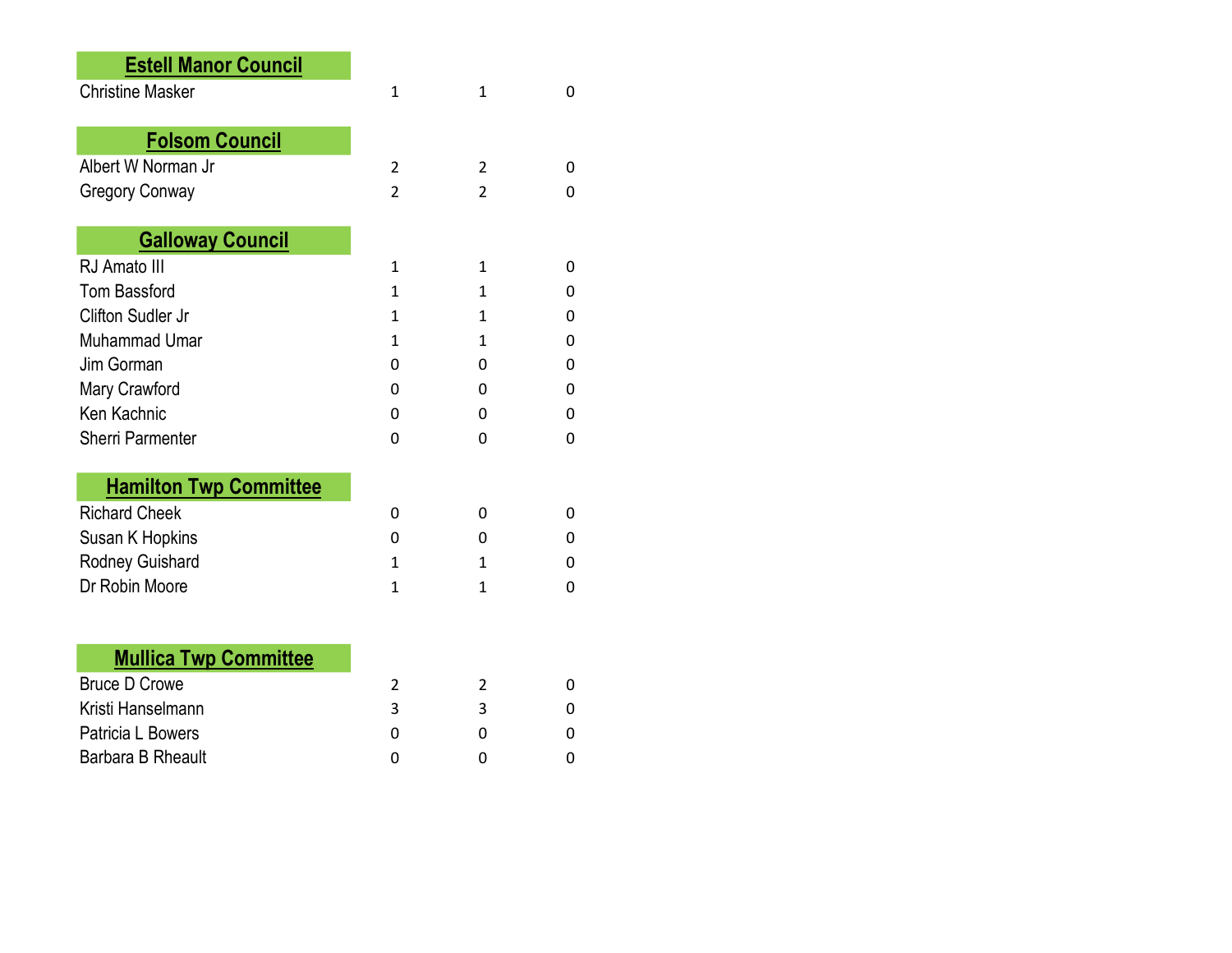| Egg<br>Harbor<br>Twp | Estell<br>Manor | Folsom        |              | Galloway<br>Twp  | Hamilton<br>Twp     |             | Mullica Twp                 | Ventnor      |              |  |
|----------------------|-----------------|---------------|--------------|------------------|---------------------|-------------|-----------------------------|--------------|--------------|--|
| $Oct-23$             | Oct-25          | Oct-24 Oct-31 |              | Oct-26           | Oct-23              |             | Oct-23 Oct-26 Oct-23 Oct-31 |              |              |  |
| $\mathbf 1$          | 0               | $\pmb{0}$     | $\mathbf 1$  | $\mathbf 1$      | 0                   | 0           | $\overline{2}$              | $\mathbf{1}$ | $\mathbf{1}$ |  |
| 0                    | $\mathbf{1}$    | $\mathbf 1$   | 0            | 0                | $\mathbf{1}$        | 0           | 0                           | 0            | 0            |  |
| 0                    | 0               | 0             | 0            | $\mathbf 0$      | 0                   | 0           | 0                           | 0            | 0            |  |
| 0                    | 0               | 0             | 0            | 0                | 0                   | 0           | 0                           | 0            | 0            |  |
| 0                    | 0               | 0             | 0            | 0                | 0                   | 0           | 0                           | 0            | 0            |  |
| 0                    | $\pmb{0}$       | 0             | $\pmb{0}$    | $\boldsymbol{0}$ | 0                   | 0           | $\pmb{0}$                   | 0            | 0            |  |
| 0                    | $\mathbf 1$     | 0             | $\pmb{0}$    | $\pmb{0}$        | 0                   | 0           | $\mathsf{O}\xspace$         | 0            | 0            |  |
| $\mathbf{1}$         | $\pmb{0}$       | $\mathbf 0$   | $\mathbf 1$  | $\pmb{0}$        | 0                   | $\mathbf 0$ | $\overline{2}$              | $\mathbf{1}$ | $\mathbf{1}$ |  |
| 0                    | 0               | $\mathbf 1$   | 0            | $\pmb{0}$        | $\mathbf 1$         | 0           | 0                           | $\pmb{0}$    | 0            |  |
| 0                    | $\pmb{0}$       | 0             | $\pmb{0}$    | $\boldsymbol{0}$ | $\pmb{0}$           | 0           | 0                           | $\pmb{0}$    | 0            |  |
| 0                    | 0               | 0             | $\mathbf 0$  | $\pmb{0}$        | 0                   | 0           | 0                           | 0            | 0            |  |
| 0                    | $\pmb{0}$       | 0             | $\pmb{0}$    | $\mathbf{1}$     | 0                   | 0           | 0                           | $\pmb{0}$    | 0            |  |
| 0                    | 0               | $\pmb{0}$     | $\pmb{0}$    | $\pmb{0}$        | 0                   | $\mathbf 0$ | 0                           | $\pmb{0}$    | 0            |  |
| 0                    | 0               | 0             | 0            | $\boldsymbol{0}$ | 0                   | 0           | 0                           | 0            | 0            |  |
| 0                    | $\pmb{0}$       | 0             | 0            | $\mathbf 0$      | 0                   | 0           | 0                           | 0            | 0            |  |
| 0                    | 0               | 0             | 0            | $\mathbf 0$      | 0                   | 0           | $\mathsf 0$                 | 0            | 0            |  |
| 0                    | 0               | 0             | 0            | $\mathbf 0$      | 0                   | 0           | 0                           | 0            | 0            |  |
| 0                    | $\mathbf 1$     | 0             | 0            | $\mathbf 0$      | 0                   | 0           | 0                           | 0            | 0            |  |
| 0                    | $\pmb{0}$       | $\mathbf 0$   | 0            | $\mathbf 0$      | 0                   | 0           | $\mathsf 0$                 | 0            | 0            |  |
| 0                    | 0               | 0             | 0            | $\pmb{0}$        | 0                   | 0           | 0                           | 0            | 0            |  |
| $\mathbf 1$          | $\pmb{0}$       | $\pmb{0}$     | $\mathbf 1$  | $\pmb{0}$        | $\pmb{0}$           | $\pmb{0}$   | $\overline{2}$              | $\mathbf 1$  | $\mathbf 1$  |  |
| $\mathbf{1}$         | $\mathsf 0$     | $\pmb{0}$     | $\mathbf{1}$ | $\pmb{0}$        | 0                   | $\pmb{0}$   | $\overline{2}$              | $\mathbf{1}$ | $\mathbf 1$  |  |
| 0                    | 0               | $\mathbf{1}$  | $\pmb{0}$    | 0                | $\mathbf 1$         | 0           | 0                           | $\pmb{0}$    | 0            |  |
| 0                    | 0               | $\mathbf{1}$  | 0            | $\pmb{0}$        | $\mathbf 1$         | 0           | 0                           | 0            | 0            |  |
| 0                    | $\mathbf 0$     | 0             | 0            | $\pmb{0}$        | $\mathsf{O}\xspace$ | 0           | 0                           | 0            | $\pmb{0}$    |  |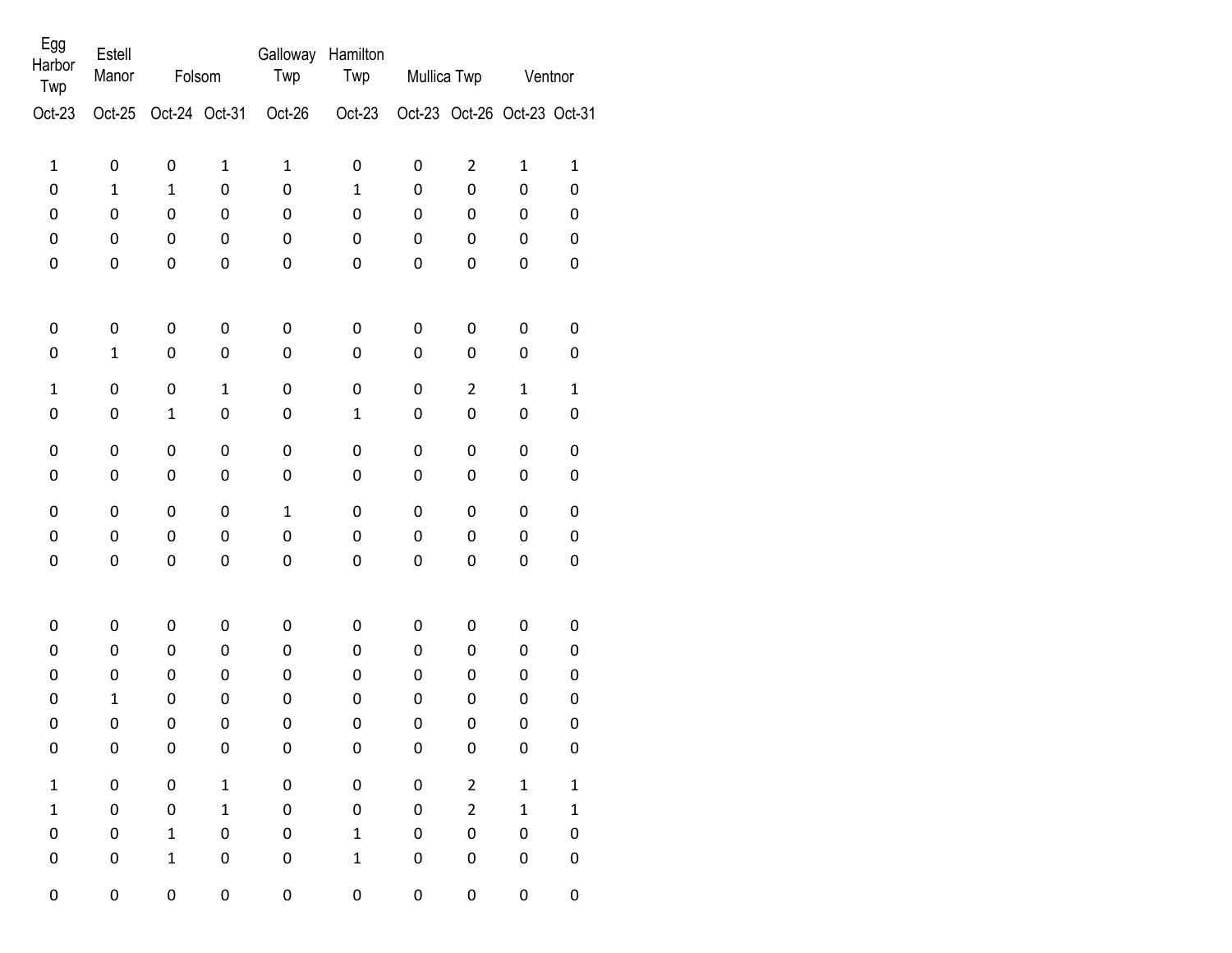| 0                   | 0           | 0           | 0            | 0            | 0            | 0           | 0              | 0            | 0            |
|---------------------|-------------|-------------|--------------|--------------|--------------|-------------|----------------|--------------|--------------|
| 0                   | 0           | 0           | 0            | 0            | 0            | 0           | $\pmb{0}$      | 0            | 0            |
| 0                   | $\pmb{0}$   | 0           | 0            | 0            | 0            | 0           | $\pmb{0}$      | $\mathbf 0$  | $\mathbf 0$  |
| $\mathsf{O}\xspace$ | $\pmb{0}$   | $\mathbf 0$ | $\mathbf 0$  | $\mathbf 1$  | 0            | $\mathbf 0$ | $\mathbf 0$    | $\mathbf 0$  | $\mathbf 0$  |
| 0                   | $\pmb{0}$   | 0           | $\mathbf 0$  | $\mathbf{1}$ | 0            | 0           | $\pmb{0}$      | $\mathbf 0$  | $\mathbf 0$  |
| 0                   | $\pmb{0}$   | 0           | $\mathbf 0$  | 0            | 0            | $\mathsf 0$ | $\pmb{0}$      | $\mathsf 0$  | $\mathbf 0$  |
| 0                   | $\pmb{0}$   | $\mathbf 0$ | 0            | 0            | 0            | 0           | 0              | 0            | $\mathbf 0$  |
|                     |             |             |              |              |              |             |                |              |              |
| 1                   | 0           | 0           | $\mathbf{1}$ | $\mathbf{1}$ | 0            | 0           | $\overline{2}$ | $\mathbf{1}$ | $\mathbf{1}$ |
| 0                   | $\mathbf 1$ | 0           | 0            | 0            | $\mathbf{1}$ | 0           | $\pmb{0}$      | 0            | 0            |
|                     |             |             |              |              |              |             |                |              |              |
| 0                   | 0           | 0           | 0            | 0            | 0            | 0           | 0              | 0            | 0            |
| 0                   | 0           | 0           | 0            | 0            | 0            | 0           | $\pmb{0}$      | 0            | 0            |
| 0                   | $\pmb{0}$   | 0           | 0            | 0            | 0            | 0           | $\pmb{0}$      | $\pmb{0}$    | $\pmb{0}$    |
| 0                   | 0           | 0           | 0            | 0            | 0            | 0           | $\pmb{0}$      | $\pmb{0}$    | $\pmb{0}$    |
| 0                   | 0           | 0           | 0            | 0            | 0            | 0           | $\pmb{0}$      | 0            | $\mathbf 0$  |
| 0                   | 0           | 0           | 0            | 0            | 0            | 0           | $\mathbf 0$    | 0            | $\mathbf 0$  |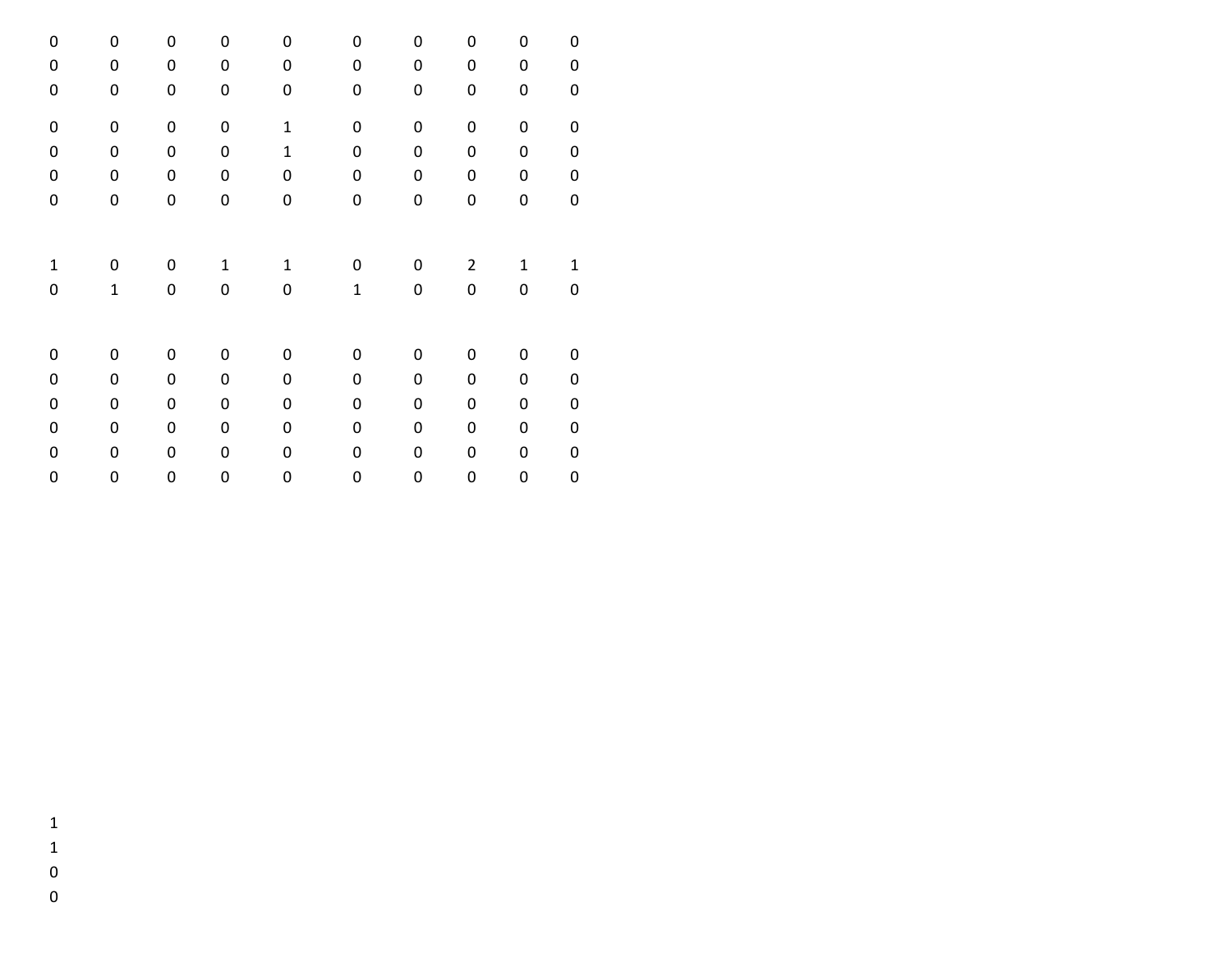$\begin{array}{cc} 1 \quad & 1 \\ 1 \quad & 1 \end{array}$ 1 1

 

 $\begin{matrix} 0 && 2 \\ 1 && 2 \end{matrix}$  $\begin{matrix} 0 && 0 \\ 0 && 0 \end{matrix}$ 0 0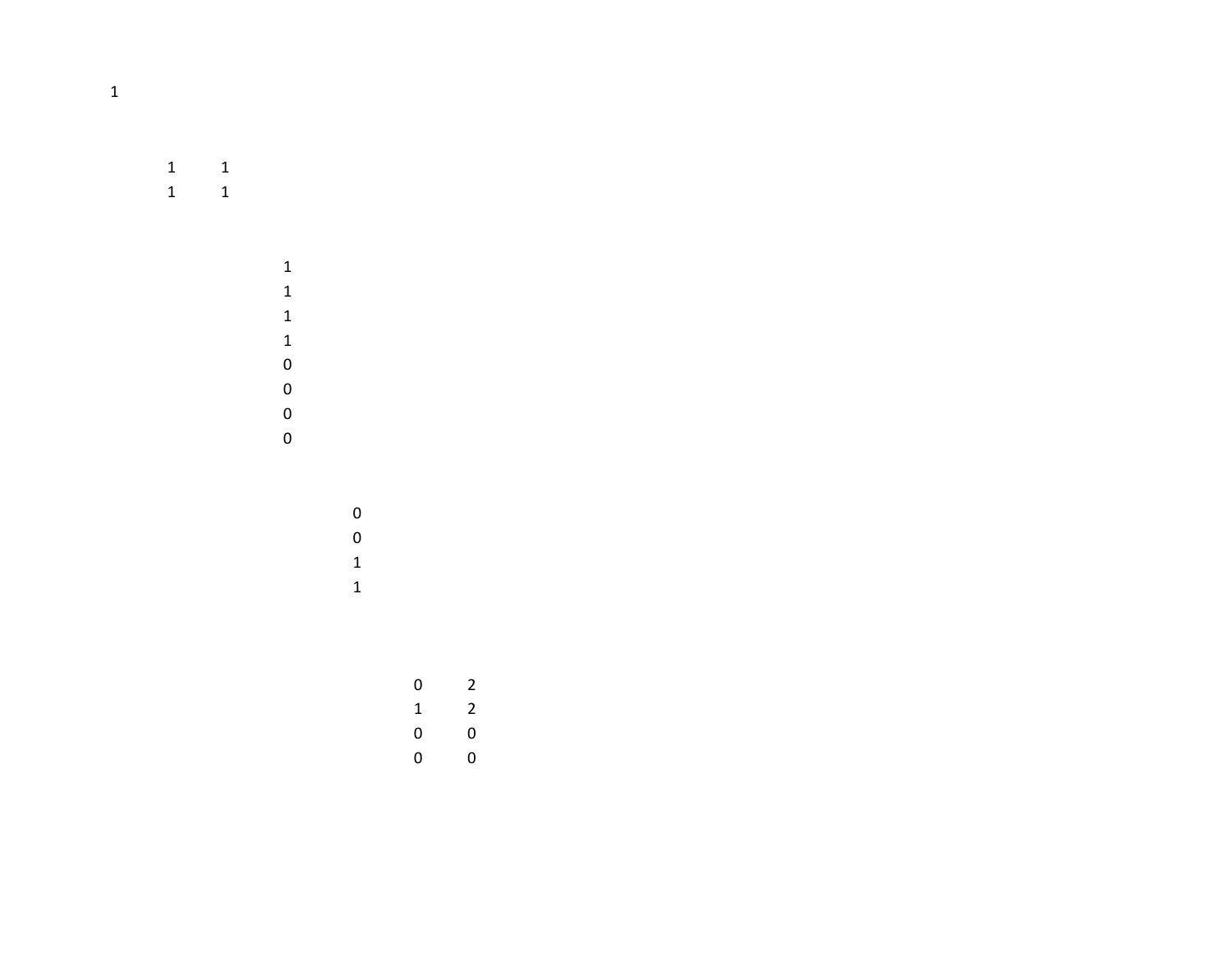|                           | <b>Results</b> | Handcount      | Difference  |
|---------------------------|----------------|----------------|-------------|
| <b>Governor</b>           |                |                |             |
| <b>Jack Ciattarelli</b>   | 35             | 35             | 0           |
| Philip Murphy             | 154            | 154            | 0           |
| Madelyn R Hoffman         | $\overline{2}$ | 2              | 0           |
| Greg Mele                 | 0              | 0              | 0           |
| Joanne Kuniansky          | 0              | 0              | 0           |
| <b>State Senate</b>       |                |                |             |
| D9 Christopher J Connors  | 41             | 41             | 0           |
| David T Wright            | 147            | 147            | 0           |
| Regina C Discenza         | $\overline{2}$ | $\overline{2}$ | 0           |
| <b>State Assembly</b>     |                |                |             |
| D9 Brian E Rumpf          | 42             | 42             | 0           |
| Dianne C Gove             | 38             | 38             | 0           |
| Alexis Jackson            | 145            | 145            | 0           |
| Kristen Henninger-Holland | 140            | 140            | 0           |
| <b>County Clerk</b>       |                |                |             |
| Joseph J Giralo           | 37             | 37             | 0           |
| Lisa Jiampetti            | 150            | 150            | 0           |
| <b>Galloway Council</b>   |                |                |             |
| RJ Amato III              | 42             | 42             | 0           |
| <b>Tom Bassford</b>       | 43             | 43             | 0           |
| Clifton Sudler Jr         | 40             | 40             | 0           |
| <b>Muhammad Umar</b>      | 38             | 38             | 0           |
| Jim Gorman                | 148            | 148            | 0           |
| Mary Crawford             | 147            | 147            | 0           |
| Ken Kachnic               | 140            | 140            | 0           |
| <b>Sherri Parmenter</b>   | 142            | 142            | $\mathbf 0$ |